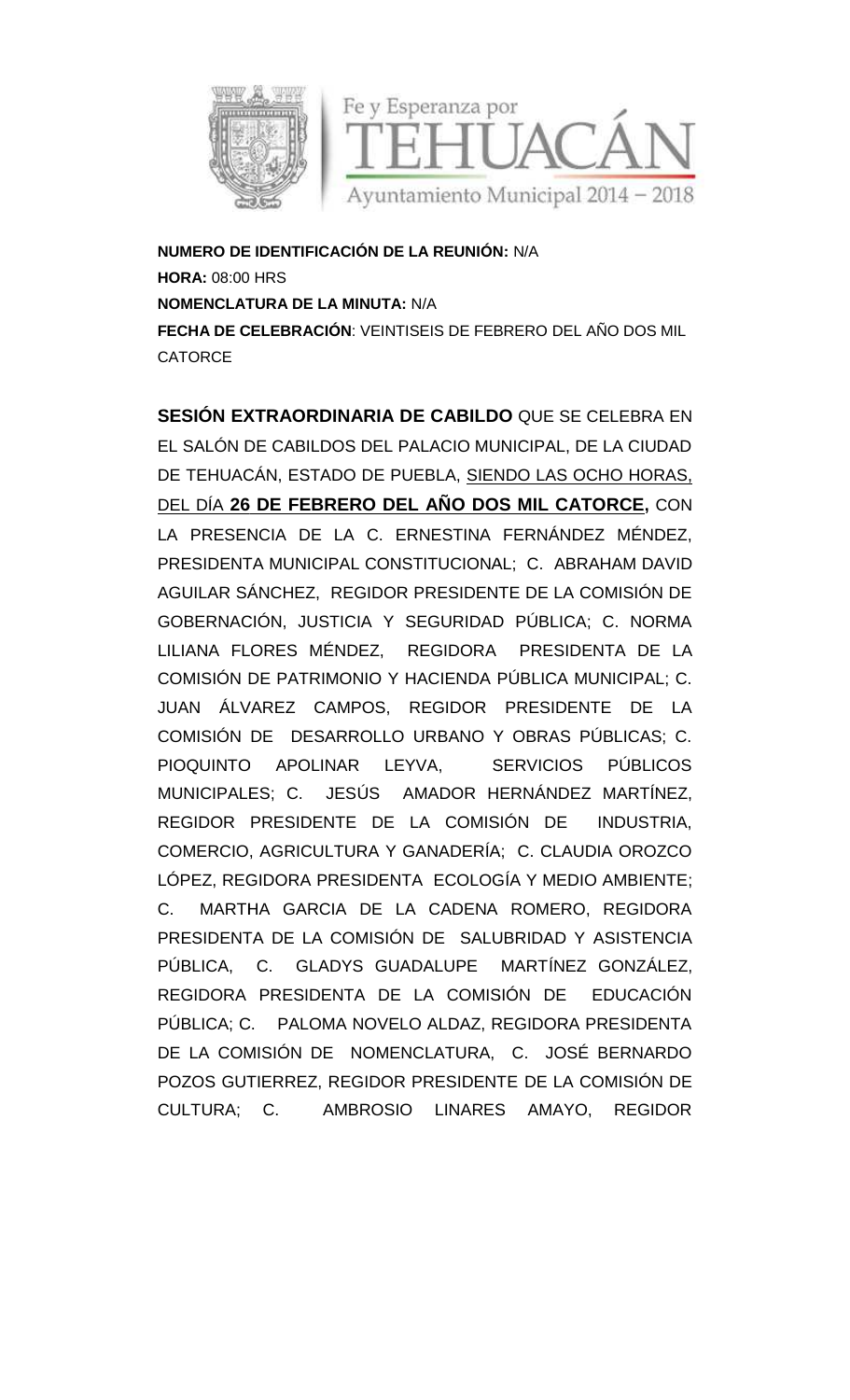PRESIDENTE DE LA COMISIÓN DE PATRIMONIO HISTÓRICO Y DEPORTES; C. VÍCTOR MANUEL RODRÍGUEZ LEZAMA, REGIDOR PRESIDENTE DE LA COMISIÓN DE GRUPOS VULNERABLES, JUVENTUD Y EQUIDAD ENTRE GÉNEROS; LIC. MIGUEL ÁNGEL ROMERO CALDERON, SÍNDICO MUNICIPAL, ASÍ COMO EL LIC. JOSÉ HONORIO PACHECO FLORES, SECRETARIO DEL HONORABLE AYUNTAMIENTO, QUIEN DA FE.------------------------------- UNA VEZ QUE SE HA PASADO LISTA DE ASISTENCIA SE INFORMA LO SIGUIENTE:

SEÑORA PRESIDENTA LE COMUNICO QUE SE ENCUENTRAN 14 DE LOS MIEMBROS DEL CABILDO, POR LO ANTERIOR SE DECLARA EL QUÓRUM LEGAL PARA CONTINUAR CON LA PRESENTE SESIÓN DE CABILDO.

EL LIC. JOSÉ HONORIO PACHECO FLORES, PROCEDE A DAR LECTURA AL ORDEN DEL DÍA, MISMA QUE CONTIENE LOS SIGUIENTES PUNTOS:

### **1.- APERTURA DE LA SESION**

### **2.- LISTA DE ASISTENCIA**

#### **3.- DECLARATORIA DEL QUÓRUM**

#### **5.- PRESIDENCIA.-**

- PUNTO RELATIVO AL ANÁLISIS, DISCUSIÓN Y EN SU CASO APROBACIÓN DE LA CONFORMACIÓN DEL COMITÉ DE OBRAS PÚBLICAS Y SERVICIOS RELACIONADOS DEL MUNICIPIO DE TEHUACÁN.
- PUNTO RELATIVO AL ANÁLISIS, DISCUSIÓN Y EN SU CASO APROBACIÓN DE LA CONFORMACIÓN DEL COMITÉ DE ADJUDICACIONES EN MATERIA DE ADQUISICIONES DEL MUNICIPIO DE TEHUACÁN.
- PUNTO RELATIVO AL ANÁLISIS, DISCUSIÓN Y EN SU CASO APROBACIÓN DE LA INTEGRACIÓN Y CONFORMACIÓN DE LA COMISIÓN DE ENTREGA-RECEPCIÓN.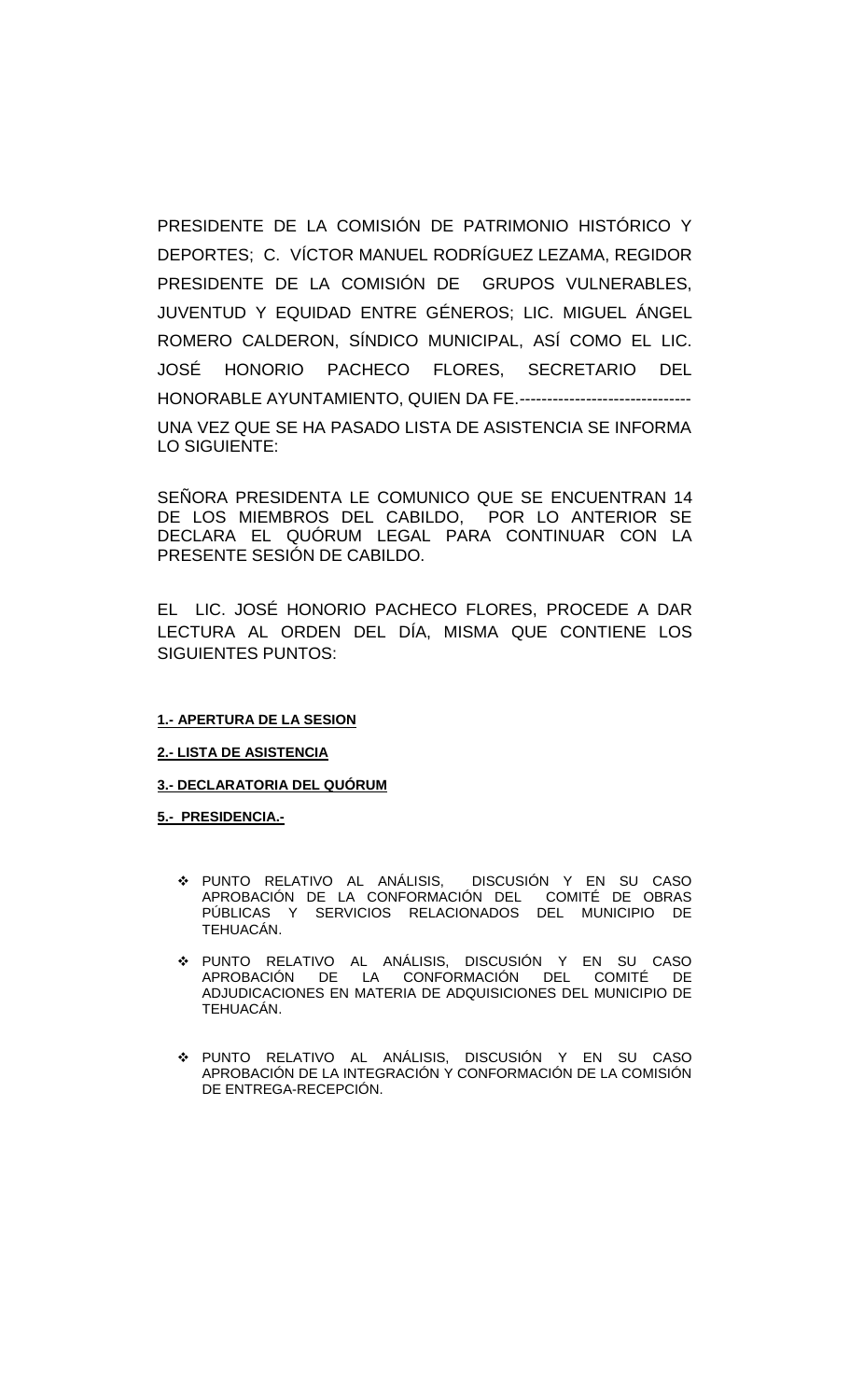PUNTO RELATIVO AL ANÁLISIS, DISCUSIÓN Y EN SU CASO APROBACIÓN PARA QUE LOS CIUDADANOS QUE PAGUEN EN EL MES DE MARZO SU CONTRIBUCIÓN ANUAL DEL IMPUESTO PREDIAL RESPECTO DEL AÑO 2014, OBTENGAN UN DESCUENTO DEL 25%.

CLAUSURA.

## **PRESIDENCIA.- ANÁLISIS, DISCUSIÓN Y EN SU CASO APROBACIÓN DEL ASUNTO RELACIONADO CON EL COMITÉ DE ADJUDICACIONES EN MATERIA DE ADQUISICIONES DEL MUNICIPIO DE TEHUACÁN.**

SEÑORA PRESIDENTA TIENE USTED USO DE LA PALABRA.

LA C. ERNESTINA FERNÁNDEZ MÉNDEZ, PROCEDE A DAR LECTURA AL DOCUMENTO DE REFERENCIA, MISMO QUE A LETRA DICE:

"HONORABLE CABILDO:

LA SUSCRITA ERNESTINA FERNANDEZ MENDEZ, PRESIDENTE MUNICIPAL CONSTITUCIONAL DE TEHUACÁN, PUEBLA, CON LAS FACULTADES QUE ME CONFIERE EL ARTÍCULO 78 Y 91 DE LA LEY ORGANICA MUNICIPAL DEL ESTADO DE PUEBLA, TOMANDO EN CONSIDERACION LOS ARGUMENTOS DE HECHO Y DE DERECHO QUE EN EL PRESENTE SE VIERTEN SOMETO A USTED EL PRESENTE PETITORIO, BASÁNDOME PARA TAL EFECTO EN LO SIGUIENTE:

### **C O N S I D E R A N D O S**

**I.**- QUE EL PARRAFO PRIMERO DE LA FRACCION II DEL ARTICULO 115 DE LA CONSTITUCION POLITICA DE LOS ESTADOS UNIDOS MEXICANOS, DETERMINA QUE LOS AYUNTAMIENTOS TENDRAN FACULTADES PARA APROBAR, DE ACUERDO CON LAS LEYES EN MATERIA MUNICIPAL QUE DEBERÁN EXPEDIR LAS LEGISLATURAS DE LOS ESTADOS, LOS BANDOS DE POLICIA Y GOBIERNO, LOS REGLAMENTOS, CIRCULARES Y DISPOSICIONES ADMINISTRATIVAS DE OBSERVANCIA GENERAL DENTRO DE SUS RESPECTIVAS JURISDICCIONES, QUE ORGANICEN LA ADMINSTRACIÓN PÚBLICA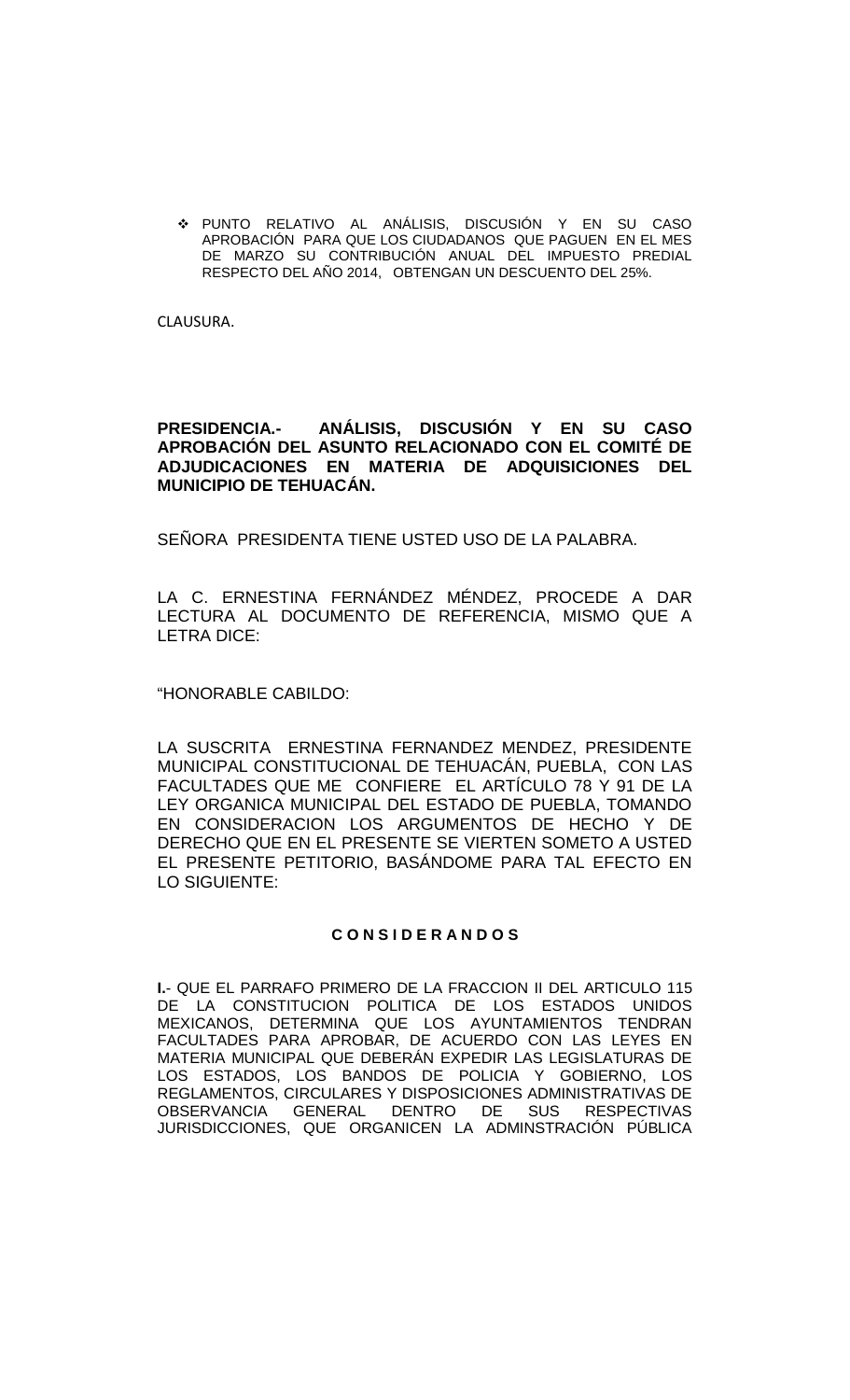MUNICIPAL, REGULEN LAS MATERIAS, PROCEDIMIENTOS, FUNCIONES Y SERVICIOS PUBLICOS DE SU COMPETENCIA Y ASEGUREN LA PARTICIPACIÓN CIUDADANA Y VECINAL; MISMA DISPOSICIÓN QUE ES TRASLADADA A LA FRACCIÓN III DEL ARTICULO 105 DE LA COSTITUCION POLITÍCA DEL ESTADO LIBRE Y SOBERANO DE PUEBLA;

**II**.- QUE LA FRACCION IV DEL ARTICULO 78 DE LA LEY ORGANICA MUNICIPAL DE PUEBLA, DETERMINA QUE SON ATRIBUCIONES DE LOS AYUNTAMIENTOS EXPEDIR BANDOS DE POLICÍA Y GOBIERNO, REGLAMENTOS, CIRCULARES Y DISPOSICIONES ADMINISTRATIVAS DE OBSERVANCIA GENERAL, REFERENTES A SU ORGANIZACION, FUNCIONAMIENTO, SERVICIOS PUBLICOS QUE DEBAN PRESTAR Y DEMAS ASUNTOS DE SU COMPETENCIA, SUJETANDOSE A LAS BASES NORMATIVAS ESTABLECIDAS POR LA CONSTITUCION POLITICA DEL ESTADO LIBRE Y SOBERANO DE PUEBLA, VIGILANDO SU OBSERVANCIA Y APLICACIÓN;

**III**.- QUE EL ARTÍCULO 92 FRACCIÓN V DE LA LEY ORGANICA MUNICIPAL DE PUEBLA NOS CITA: SON FACULTADES Y OBLIGACIONES DE LOS REGIDORES: DICTAMINAR E INFORMAR SOBRE LOS ASUNTOS QUE LES ENCOMIENDE EL AYUNTAMIENTO;

**IV**.- QUE EL ARTÍCULO 42 DE LA LEY DE ADQUISICIONES, ARRENDAMIENTOS Y SERVICIOS DEL SECTOR PUBLICO ESTATAL Y MUNICIPAL, DETERMINA PARA GARANTIZAR LA EFICACIA Y LA TRANSPARENCIA EN LA ADJUDICACIÓN Y CONTRATACIÓN POR PARTE DE LA ADMINISTRACIÓN PUBLICA MUNICIPAL, EN CADA MUNICIPIO FUNCIONARA UNA ENTIDAD QUE PODRA TENER LA NATURALEZA DE ORGANISMO DESCENTRALIZADO U ORGANO DESCONCENTRADO DEL AYUNTAMIENTO, A ELECCIÓN DE ÉSTE; SE DENOMINARA "COMITÉ MUNICIPAL DE ADJUDICACIONES", Y TENDRÁ POR OBJETO LA ADJUDICACIÓN DE CONTRATOS DE BIENES, ARRENDAMIENTOS Y SERVICIOS PARA EL AYUNTAMIENTO, LAS AUTORIDADES MUNICIPALES, SUS DEPENDENCIAS Y ENTIDADES.

EN LOS CASOS EN QUE, POR LA NATURALEZA DE SUS FUNCIONES O POR LA MAGNITUD DE SUS OPERACIONES, NO SE JUSTIFIQUE SU INSTALACIÓN, EL AYUNTAMIENTO PODRA AUTORIZAR LA EXCEPCION CORRESPONDIENTE, EN CUYO CASO LAS ATRIBUCIONES QUE ESTA LEY CONFIERE A LOS COMITÉS MUNICIPALES SERAN EJERCIDAS POR LAS INSTANCIAS QUE PARA TAL EFECTO SE DETERMINEN, SIN PERJUICIO DE QUE SE PUEDA CELEBRAR CONVENIO CON LA SECRETARIA PARA EFECTOS DE QUE ESTA COLABORE CON EL GOBIERNO MUNICIPAL EN LAS LICITACIONES Y ADJUDICACIONES QUE SEAN COMPETENCIA DE ESTE.

**V.-** QUE EL ARTICULO 15 DE LA LEY DE ADQUISICIONES, ARRENDAMIENTOS Y SERVICIOS DEL SECTOR PUBLICO ESTATAL Y MUNICIPAL, ESTABLECE EN SU PARTE CONDUCENTE QUE LA SECRETARIA, LOS COMITES MUNICIPALES, BAJO SU RESPONSABILIDAD, PODRAN ADJUDICAR ADQUISICIONES,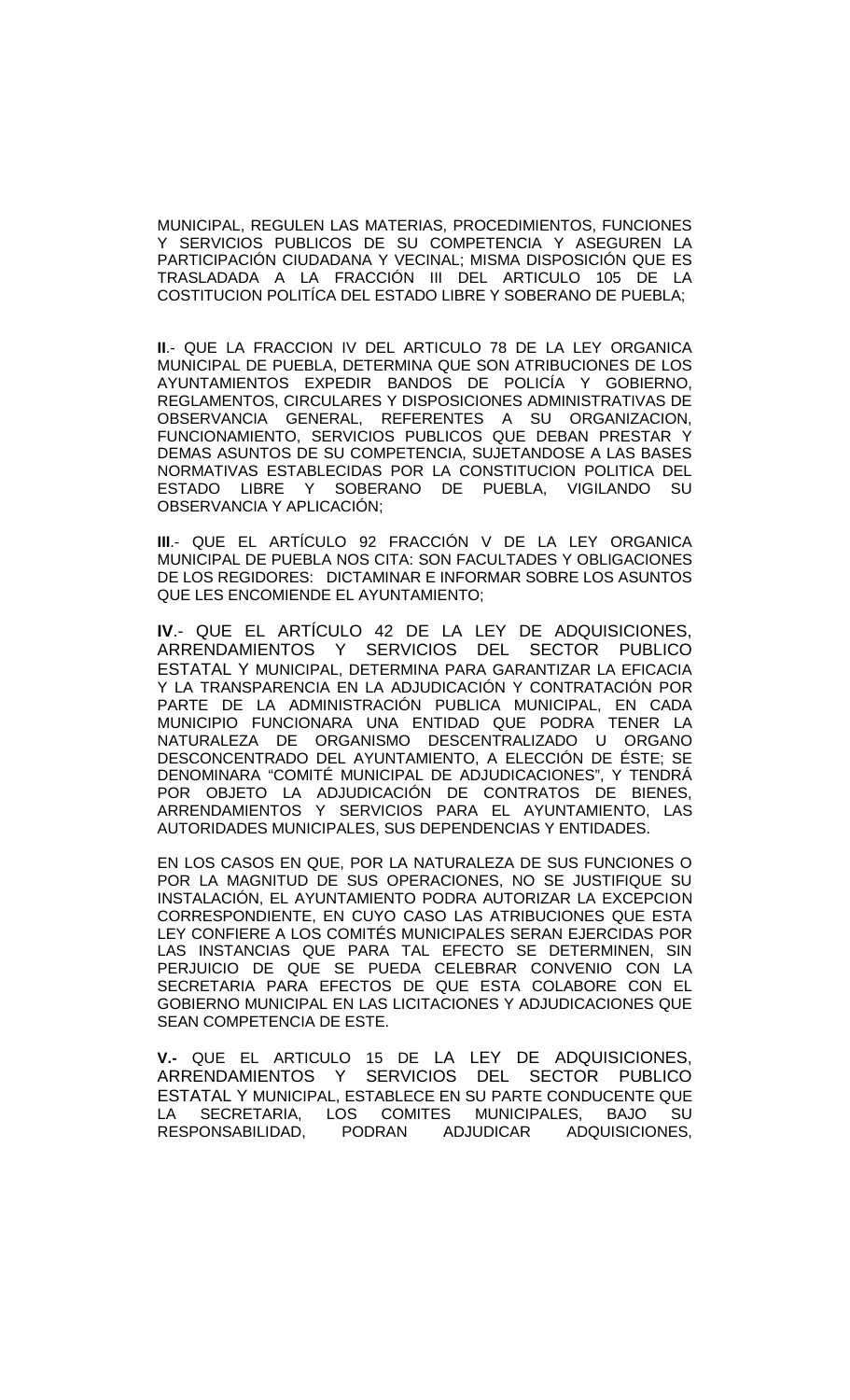ARRENDAMIENTOS Y SERVICIOS, MEDIANTE LOS PROCEDIMIENTOS QUE A CONTINUACION SE SEÑALAN: I. LICITACIÓN PUBLICA; II. CONCURSO POR INVITACIÓN; III. PROCEDIMIENTO DE ADJUDICACIÓN MEDIANTE INVITACIÓN A CUANDO MENOS TRES PERSONAS; Y IV. ADJUDICACION DIRECTA.

**VI.-** QUE EL ARTICULO 171 DE LA LEY ORGANICA MUNICIPAL DE PUEBLA DETERMINA QUE LAS ADQUISICIONES, ARRENDAMIENTOS, PRESTACION DE SERVICIOS DE CUALQUIER NATURALEZA, Y LA CONTRATACION DE OBRA PUBLICA QUE REALICEN LOS AYUNTAMIENTOS SE CONTRATARAN EN LOS TÉRMINOS Y MEDIANTE LOS PROCEDIMIENTOS QUE PREVÉN LA LEY DE OBRA PUBLICA Y SERVICIOS RELACIONADOS CON LA MISMA; LA LEY DE ADQUISICIONES, ARRENDAMIENTOS Y PRESTACION DE SERVICIOS<br>DEL SECTOR PUBLICO ESTATAL Y MUNICIPAL Y DEMAS SECTOR PUBLICO ESTATAL Y MUNICIPAL, Y DEMAS DISPOSICIONES LEGALES APLICABLES; MISMO ARTICULO QUE SEÑALA EN SU PARRAFO SEGUNDO QUE LOS AYUNTAMIENTOS CONTARÁN CON UN COMITÉ DE OBRAS PÚBLICAS Y SERVICIOS RELACIONADOS Y UN COMITE DE ADJUDICACIONES EN MATERIA DE ADQUISICIONES, LOS CUALES ESTARAN INTEGRADOS CONFORME A LA LEY DE LA MATERIA; O EN SU CASO CELEBRARAN LOS CONVENIOS RESPECTIVOS CON LOS COMITES ESTATALES CORRESPONDIENTES.

**VII.**- QUE EL ARTÍCULO 118 DE LA LEY ORGANICA MUNICIPAL DE PUEBLA ESTABLECE LA ADMINISTRACIÓN PÚBLICA MUNICIPAL SERÁ CENTRALIZADA Y DESCENTRALIZADA, PRESECTUANDO EN SU PRIMER PÁRRAFO QUE LA ADMINISTRACIÓN PÚBLICA MUNICIPAL CENTRALIZADA SE INTEGRA CON LAS DEPENDENCIAS QUE FORMAN PARTE DEL AYUNTAMIENTO, ASÍ COMO CON ÓRGANOS DESCONCENTRADOS, VINCULADOS JERÁRQUICAMENTE A LAS DEPENDENCIAS MUNICIPALES, CON LAS FACULTADES Y OBLIGACIONES ESPECIFICAS QUE FIJE EL ACUERDO DE SU CREACIÓN.

**VIII.-** QUE EL ARTÍCULO 119 DE LA LEY ORGANICA MUNICIPAL DE PUEBLA DETERMINA QUE EL AYUNTAMIENTO PODRA CREAR DEPENDENCIAS Y ENTIDADES QUE LE ESTEN SUBORDINADAS DIRECTAMENTE, ASI COMO FUSIONAR, MODIFICAR O SUPRIMIR LAS YA EXISTENTES ATENDIENDO SUS NECESIDADES Y CAPACIDAD FINANCIERA; Y QUE POR SU PARTE EN EL ARTÍCULO 120 DE ESTA LEY, PRECEPTUA, LAS DEPENDENCIAS Y ENTIDADES DE LA ADMINISTRACIÓN PUBLICA MUNICIPAL EJERCERAN LAS FUNCIONES QUE LES ASIGNE ESTA LEY, EL REGLAMENTO RESPECTIVO, O EN SU CASO, EL ACUERDO DEL AYUNTAMIENTO CON EL QUE SE HAYA REGULADO SU CREACIÓN, ESTRUCTURA Y FUNCIONAMIENTO.

**IX**.- QUE EL ARTÍCULO 163 DE LA LEY ORGANICA MUNICIPAL DE PUEBLA DETERMINA CADA MUNICIPIO CONTARÁ CON UNA TESORERÍA MUNICIPAL, QUE SERA LA DEPENDENCIA ENCARGADA DE ADMINISTRAR EL PATRIMONIO MUNICIPAL. LA TESORERÍA MUNICIPAL ESTARÁ A CARGO DE UN TESORERO, QUIEN DEBERA CUMPLIR LOS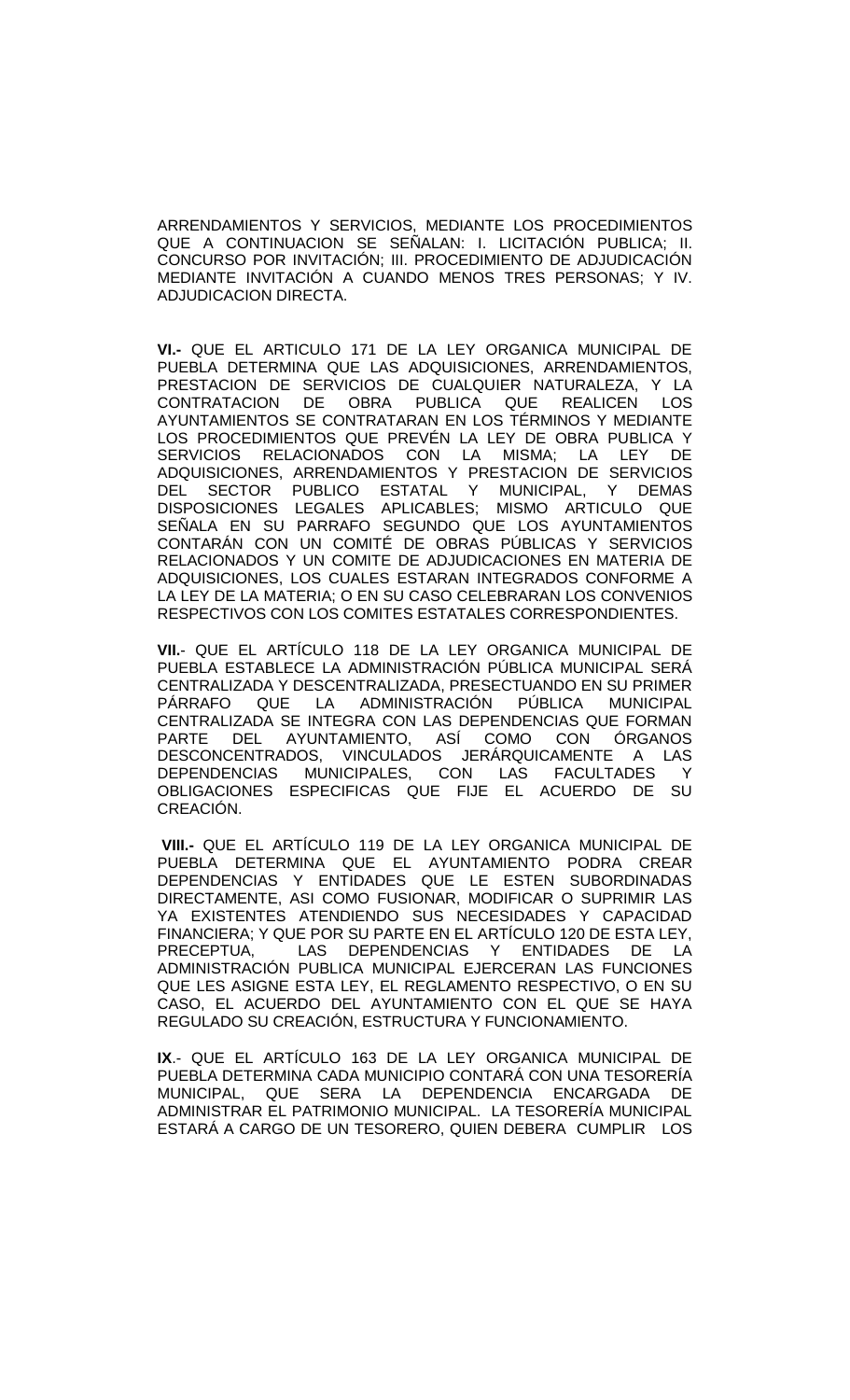MISMOS REQUISITOS SEÑALADOS PARA EL SECRETARIO DEL<br>AYUNTAMIENTO, SERÁ NOMBRADO Y REMOVIDO POR EL NOMBRADO Y REMOVIDO POR EL AYUNTAMIENTO A PROPUESTA DEL PRESIDENTE MUNICIPAL, Y SERA REMUNERADO DE ACUERDO CON EL PRESUPUESTO RESPECTIVO.

**X**.- QUE CON FUNDAMENTO EN LAS DISPOSICIONES CONSTITUCIONALES Y LEGALES ALUDIDAS Y CON EL PROPOSITO DE ASEGURAR LA TRANSPARENCIA Y EFICACIA EN LA LICITACIÓN Y ADJUDICACION DE LAS ADQUISICIONES, ARRENDAMIENTOS Y SERVICIOS DEL H. AYUNTAMIENTO, SE PROPONE LA CREACION DEL COMITE DE ADJUDICACIONES EN MATERIA DE ADQUISICIONES DEL MUNICIPIO DE TEHUACAN, PUEBLA.

**XI**.- SE PROPONE QUE DICHO COMITE SEA CREADO COMO UN ORGANISMO PUBLICO CENTRALIZADO, JERARQUICAMENTE DEPENDIENTE DE LA PRESIDENCIA DEL H. AYUNTAMIENTO DEL MUNICIPIO DE TEHUACÁN, PUEBLA, DE CONFORMIDAD CON EL ARTÍCULO 118 DE LA LEY ORGANICA MUNICIPAL DE PUEBLA PARA EL CORRECTO DESEMPEÑO DE SUS FUNCIONES CON AUTONOMIA DE DECISION Y GESTION PARA EL CORRECTO DESEMPEÑO DE SUS FUNCIONES Y SE LE SEÑALA COMO DOMICILIO EL NÚMERO SIETE DE LA CALLE RAYON, COLONIA CENTRO EN LA CIUDAD DE TEHUACAN, PUEBLA. PUDIENDOSELE SEÑALAR COMO DOMICILIO DIVERSO EN FUTURO DE ASI CONSIDERARSE CONVENIENTE A JUICIO DE LA DEPENDENCIA A LA CUAL SE ENCUENTRA SUBORDINADO.

**XII.-** QUE SE PROPONE QUE EL MENCIONADO COMITÉ TENGA LA ESTRUCTURA DE UN ÓRGANO COLEGIADO DE DECISIÓN QUE SE COORDINE CON LAS DIRECCIONES COMPETENTES EN LA MATERIA, POR PARTE DEL H. AYUNTAMIENTO, PARA LAS ACCIONES DE INSTRUMENTACIÓN DE LOS PROCEDIMIENTOS DE LICITACIÓN Y ADJUDICACIÓN DE LAS ADQUISICIONES, ARRENDAMIENTOS Y SERVICIOS A CARGO DEL MUNICIPIO, MEDIANTE LAS REGLAS, PROCEDIMIENTOS Y MECANISMOS QUE DETERMINE LA LEY DE LA MATERIA, EL PRESENTE INSTRUMENTO, ASÍ COMO LAS REGLAS QUE MEDIANTE CIRCULAR EXPIDA LA PRESIDENCIA MUNICIPAL DE TEHUACAN, PUEBLA;

**XIII.**- QUE DE ACUERDO A ESTE ESQUEMA EL COMITÉ DE ADJUDICACIONES EN MATERIA DE ADQUISICIONES DEL MUNICIPIO DE<br>TEHUACÁN. PUEBLA SE INTEGRA POR LOS SIGUIENTES PUEBLA SE FUNCIONARIOS TITULARES, CADA UNO DE LOS CUALES DEBERA DESIGNAR DOS SUPLENTES:

UN PRESIDENTE (QUE SERÁ LA PRESIDENTA MUNICIPAL DEL H. AYUNTAMIENTO DE TEHUACÁN PUEBLA).

UN SECRETARIO EJECUTIVO (QUE SERÁ EL TESORERO MUNICIPAL)

UN SECRETARIO TÉCNICO (QUE SERÁ NOMBRADO POR EL COMITÉ)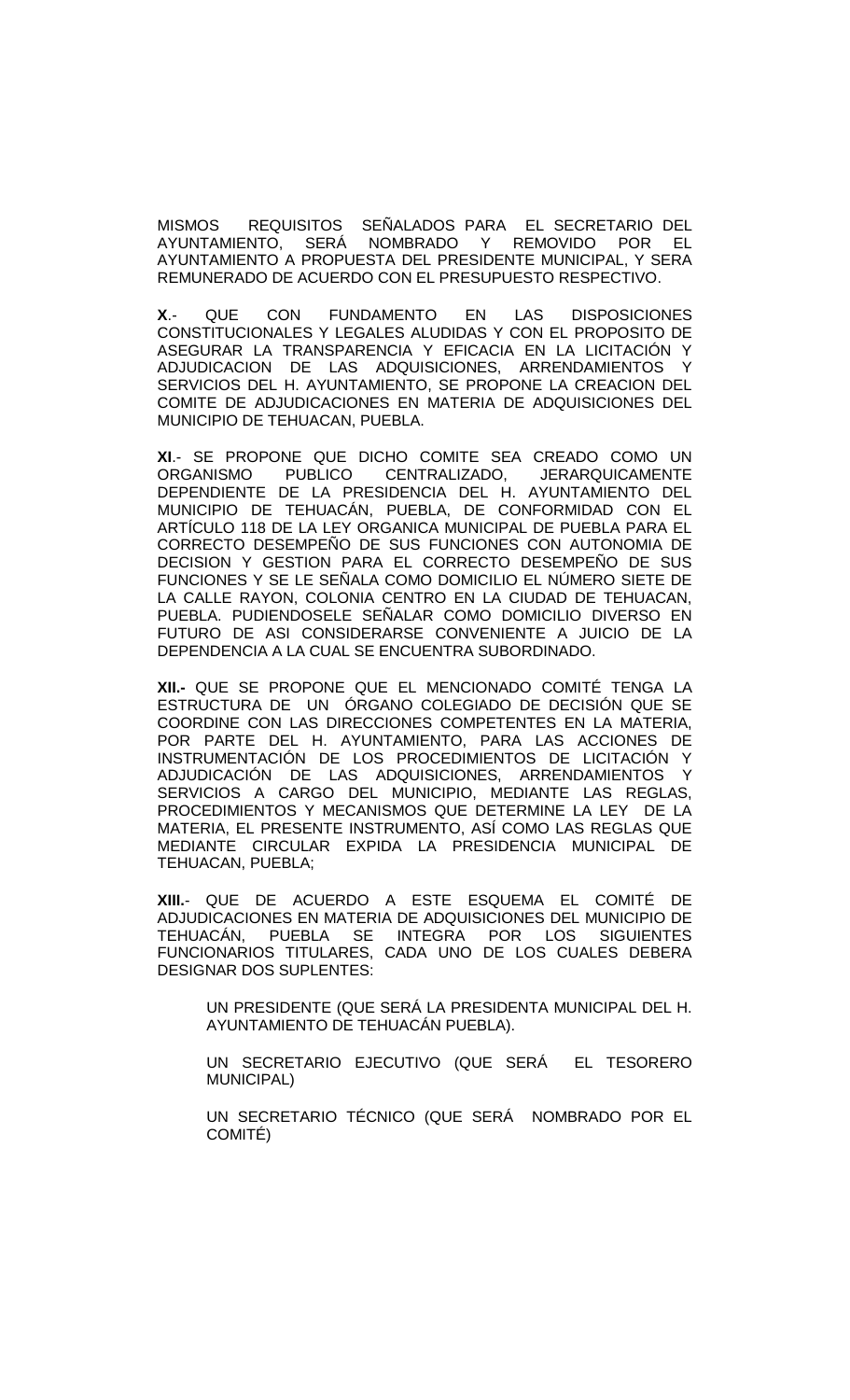SIETE VOCALES DEL SECTOR PÚBLICO MUNICIPAL QUE SERÁN LOS CC: REGIDOR PRESIDENTE DE LA COMISIÓN DE PATRIMONIO Y HACIENDA PÚBLICA MUNICIPAL, EL SECRETARIO DE SERVICIOS PÚBLICOS MUNICIPALES, DIRECTOR DE OBRAS PÚBLICAS Y DIRECTOR DE RECURSOS MATERIALES Y SERVICIOS INTERNOS, ASI COMO UN REPRESENTE DEL SECTOR SOCIAL, UNO DE LAS ORGANIZACIONES VECINALES Y OTRO DEL SECTOR PRIVADO, PROPUESTO POR LA PRESIDENTA Y APROBADO POR EL HONORABLE CABILDO, UN COMISARIO QUE SERA EL CONTRALOR MUNICIPAL.

**XIV.-** QUE EL COMITÉ DE ADJUDICACIONES EN MATERIA DE SUS ADQUISICIONES DEL MUNICIPIO DE TEHUACAN, EN LO SUCESIVO "EL COMITE" TENDRÁ LAS SIGUIENTES ACTIVIDADES Y FUNCIONES:

A).-ESTABLECER Y PROMOVER LAS POLÍTICAS, ACCIONES Y LINEAMIENTOS QUE NORMARAN LAS ACTIVIDADES EN MATERIA DE LICITACION, ADJUDICACION Y CONTRATACION DE ADQUISICIONES, ARRENDAMIENTOS Y SERVICIOS DEL SECTOR PÚBLICO ESTATAL;

B).-DESARROLLAR LAS LICITACIONES PUBLICAS DE LA ADMINISTRACION PÚBLICA ESTATAL Y EN SU CASO LOS DEMÁS PROCEDIMIENTOS DE ADJUDICACION QUE ESTA LEY PREVEE, EN LOS TERMINOS Y CON LAS ATRIBUCIONES QUE LA MISMA ESTABLECE;

C.-VERIFICAR QUE QUIENES PARTICIPEN EN LOS PROCEDIMIENTOS DE ADJUDICACIÓN Y CONTRATACIÓN REGULADOS POR ESTA LEY, CUMPLAN EN TIEMPO Y FORMA LEGAL CON LOS REQUISITOS ESTABLECIDOS EN LAS CONVOCATORIAS O INVITACIONES RESPECTIVAS;

D). REVISAR LOS PROGRAMAS Y PRESUPUESTOS DE ADQUISICIONES, ARRENDAMIENTOS Y SERVICIOS, ASÍ COMO FORMULAR LAS OBSERVACIONES Y RECOMENDACIONES CONVENIENTES;

E). INTEGRAR Y OPERAR EL PADRON Y LOS ARCHIVOS DE LAS ADQUISICIONES, ARRENDAMIENTOS Y SERVICIOS ADJUDICADOS Y CONTRATADOS POR EL GOBIERNO DEL ESTADO;

F). ESTABLECER LA COORDINACION QUE SE REQUIERA CON LAS DEPENDENCIAS Y ENTIDADES A CUYO CARGO SE REALICEN LAS ADJUDICACIONES Y QUE DEBAN FORMALIZAR LOS CONTRATOS DE ADQUISICIONES, ARRENDAMIENTOS Y SERVICIOS, PARA EFECTO DE SU DEBIDA REALIZACION.

G). ANALIZAR, EXCLUSIVAMENTE PARA SU OPINION Y SIEMPRE QUE SE LE SOLICITE, LOS DICTÁMENES, FALLOS Y CONTRATOS EMITIDOS POR LOS SERVIDORES PÚBLICOS RESPONSABLES DE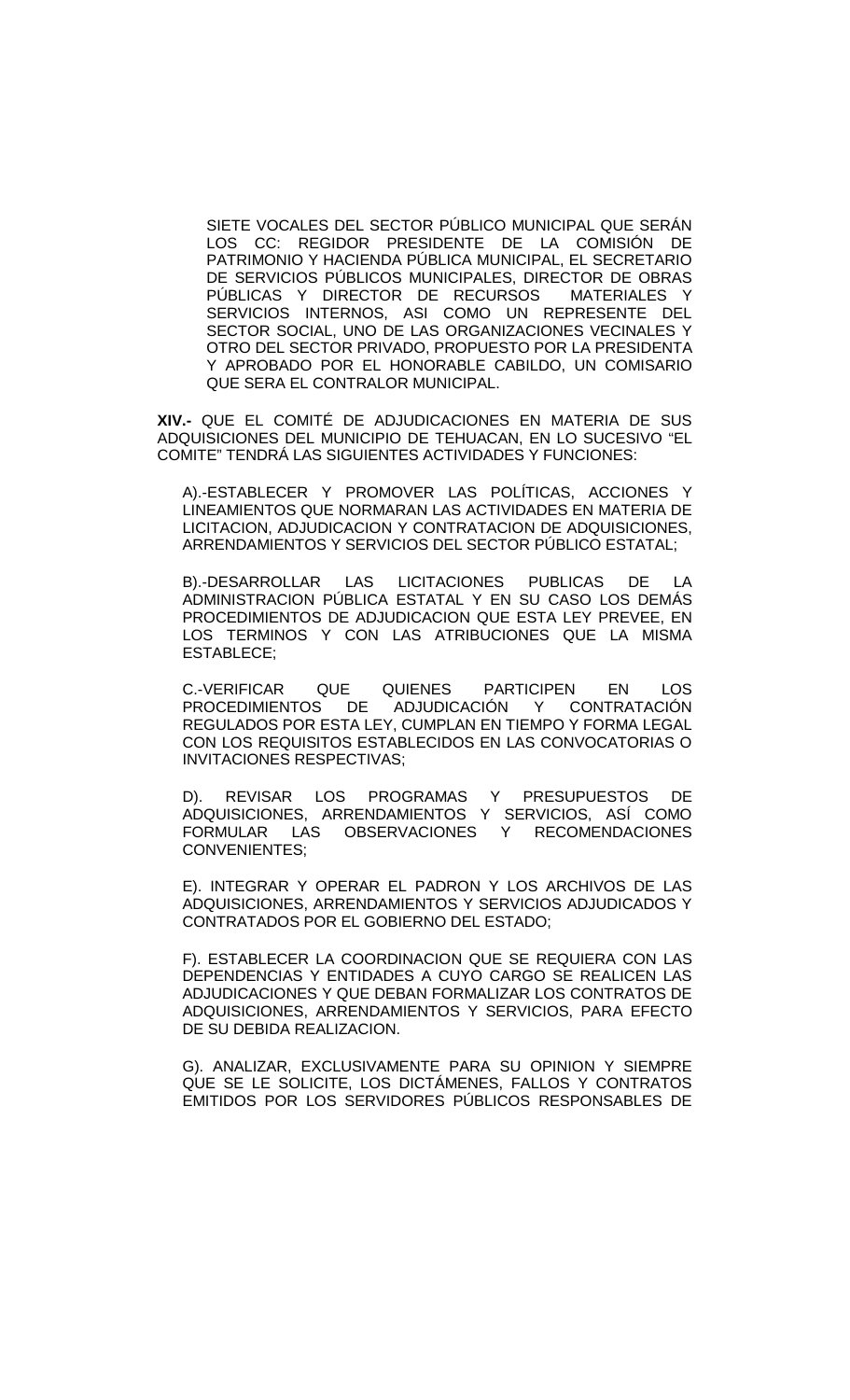ELLO, EN LAS DEPENDENCIAS Y ENTIDADES DE LA ADMINISTRACIÓN PÚBLICA ESTATAL.

H). DETERMINAR SI LOS BIENES Y SERVICIOS REQUERIDOS POR LAS DEPENDENCIAS Y ENTIDADES SE AJUSTAN A SUS NECESIDADES Y FUNCIONES, Y EN SU CASO SOLICITAR LAS MODIFICACIONES CORRESPONDIENTES.

I). VERIFICAR QUE LAS CONDICIONES REQUERIDAS AL LICITANTE O PROVEEDOR SE CUMPLAN SEGÚN LOS TÉRMINOS CONVENIDOS.

J). ANALIZAR SEMESTRALMENTE EL INFORME DE CONCLUSION DE LAS LICITACIONES PUBLICAS, ASÍ COMO DE LOS CASOS DE EXCEPCION A ESTA, QUE SE REALICEN Y LOS RESULTADOS GENERALES DE LAS ADQUISICIONES, ARRENDAMIENTOS Y SERVICIOS Y, EN SU CASO, RECOMENDAR LAS MEDIDAS NECESARIAS PARA EVITAR EL PROBABLE INCUMPLIMIENTO DE ALGUNA DISPOSICION JURÍDICA O ADMINISTRATIVA.

K). DETERMINAR LAS ACCIONES TENDIENTES A LA OPTIMIZACIÓN Y TRANSPARENCIA DE LOS RECURSOS PÚBLICOS QUE SE DESTINEN A LAS ADQUISICIONES, ARRENDAMIENTOS Y SERVICIOS.

L). IMPONER SANCIONES EN LOS TERMINOS DE LA PRESENTE LEY;

LL). REALIZAR UNA O MÁS DE LAS FUNCIONES QUE LE SON PROPIAS, EN APOYO A LOS OTROS PODERES O A LOS MUNICIPIOS, EN VIRTUD DE LOS CONVENIOS DE COORDINACIÓN Y COLABORACIÓN QUE PARA TALES EFECTOS SE SUSCRIBAN Y CON CARGO A LAS PARTIDAS PRESUPUESTALES DE ESTAS INSTANCIAS

M). LLEVAR A CABO CONFORME A LOS PROCEDIMIENTOS ESTABLECIDOS EN ESTE ORDENAMIENTO, LA ADJUDICACIÓN DE LAS ADQUISICIONES, ARRENDAMIENTOS Y SERVICIOS QUE POR SU NATURALEZA O MONTO NO PUEDAN SER ADJUDICADOS DE MANERA DIRECTA O MEDIANTE INVITACIÓN, POR LAS DEPENDENCIAS Y ENTIDADES DE LA ADMINISTRACION PUBLICA ESTATAL, CON CARGO A LAS PARTIDAS PRESUPUESTALES CORRESPONDIENTES;

N). EMITIR LAS CONVOCATORIAS PUBLICAS E INVITACIONES PARA LAS LICITACIONES QUE DE ACUERDO CON ESTA LEY DEBA REALIZAR EL COMITÉ Y DISPONER LAS ACCIONES Y MEDIDAS QUE SEAN NECESARIAS PARA DESAHOGAR EN CADA FASE DICHOS PROCEDIMIENTOS;

Ñ). DICTAMINAR DESPUES DE QUE ALGÚN PROCEDIMIENTO DE LICITACION PUBLICA O DE INVITACION HUBIERE SIDO DECLARADO DESIERTO, SOBRE LA PROCEDENCIA DE REALIZAR LA CONTRATACIÓN, MEDIANTE LA ADJUDICACION, EN TERMINOS DE ESTA LEY;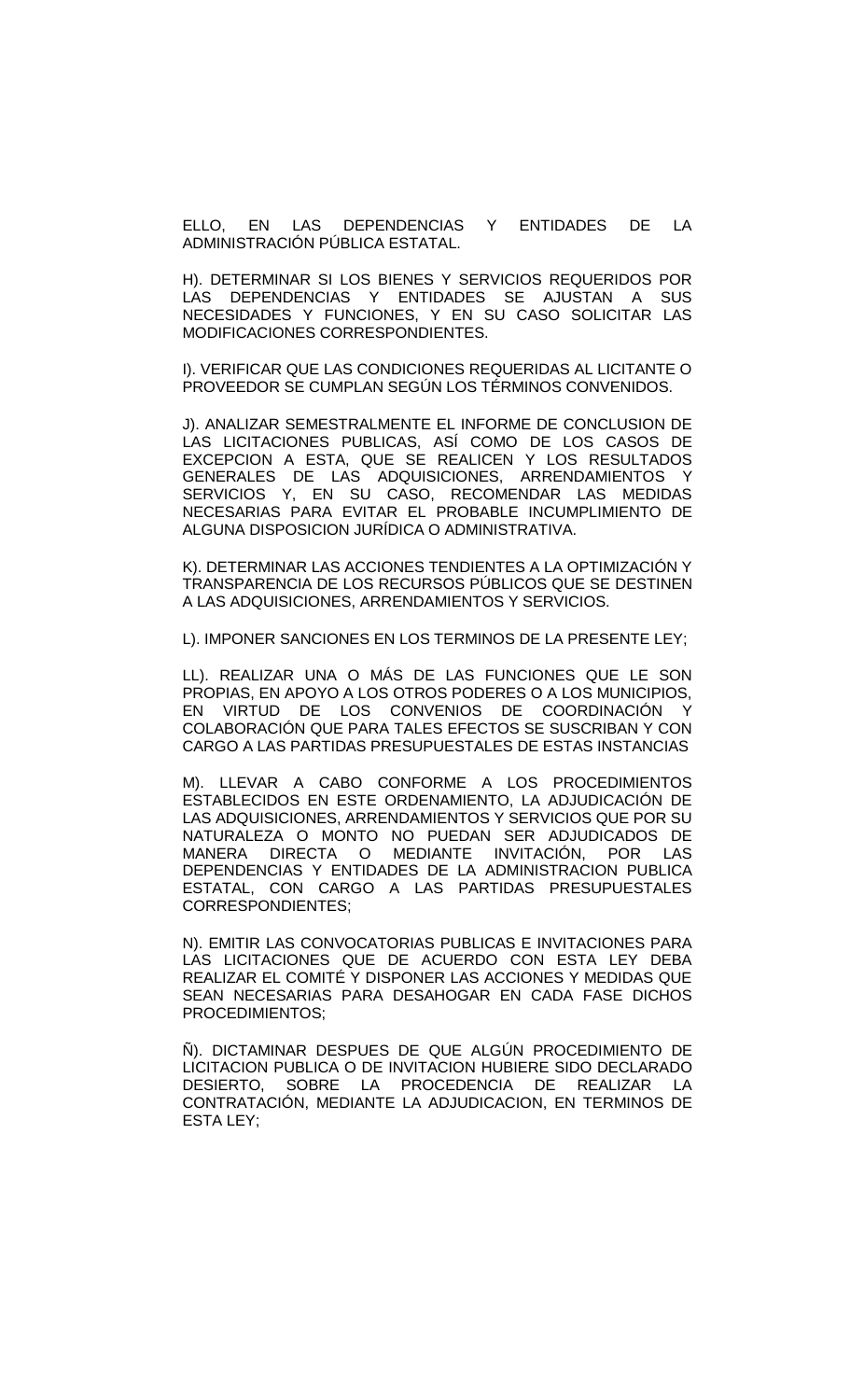O). REMITIR EL FALLO CORRESPONDIENTE DE CADA PROCEDIMIENTO DEBIDAMENTE FUNDADO Y MOTIVADO, JUNTO CON LA DOCUMENTACIÓN TECNICA, ECONOMICA Y JURIDICA DE LA PROPUESTA GANADORA, A LA DEPENDENCIA O ENTIDAD SOLICITANTE, CON EL FIN DE QUE FORMALICE LA CONTRATACIÓN CORRESPONDIENTE;

P). AUTORIZAR LOS CASOS DE REDUCCIÓN O AMPLIACIÓN DEL PLAZO PARA LA PRESENTACIÓN Y APERTURA DE PROPOSICIONES EN LICITACIONES PÚBLICAS; Y

Q). LAS DEMÁS QUE LES SEÑALEN LAS DISPOSICIONES LEGALES APLICABLES Y SEAN COMPATIBLES CON SU FUNCIÓN, SÍ COMO LOS LINEAMIENTOS Y REGLAS QUE EXPIDA LA PRESIDENCIA MUNICIPAL DEL H. AYUNTAMIENTO DE TEHUACÁN PUEBLA.

. **XV.-** EL PRESIDENTE DEL "COMITÉ" TENDRA LAS SIGUIENTES FACULTADES Y OBLIGACIONES:

- A) SER EL REPRESENTANTE DEL "COMITÉ" EN LOS ASUNTOS O REUNIONES DE TRABAJO Y ANTE TODA CLASE DE AUTORIDADES Y DE INSTITUCIONES PÚBLICAS, SOCIALES Y PRIVADAS.
- B) EMITIR CONVOCATORIAS PÚBLICAS E INVITACIONES PARA LAS LICITACIONES QUE DE ACUERDO CON LA LEY DE ADQUISICIONES ARRENDAMIENTOS Y SERVICIOS DEL SECTOR PÚBLICO ESTATAL Y MUNICIPAL QUE DEBA REALIZAR EL "COMITÉ" Y DISPONER LAS ACCIONES Y MEDIDAS QUE SEAN NECESARIAS PARA DESAHOGAR CADA FASE DE DICHOS
- PROCEDIMIENTOS;<br>VERIFICAR QUE QUIENES C) VERIFICAR QUE QUIENES PARTICIPEN EN LOS PROCEDIMIENTOS DE ADJUDICACION Y CONTRATACION REGULADOS POR LA LEY ANTERIORMENTE CITADA, CUMPLAN EN TIEMPO Y FORMA LEGAL CON LOS REQUISITOS ESTABLECIDOS EN LAS CONVOCATORIAS E INVITACIONES RESPECTIVAS, QUEDANDO FACULTADO PARA NEGAR LA INSCRIPCION DE AQUELLAS PERSONAS FISICAS Y JURIDICAS QUE NO CUMPLAN CON DICHOS REQUISITOS.
- D) SOLICITAR AL SECRETARIO EJECUTIVO QUE CONVOQUE A SESION DEL "COMITÉ" Y DEFINIR EL ORDEN DEL DIA QUE DEBERA DESAHOGARSE EN LA MISMA.
- E) PRESIDIR LAS SESIONES ORDINARIAS Y EXTRAORDINARIAS DEL "COMITÉ".
- F) INTEGRAR Y OPERAR EL PADRON DE PROVEEDORES Y PRESTADORES DE SERVICIOS DEL MUNICIPIO Y LOS ARCHIVOS DE LAS ADQUISICIONES, ARRENDAMIENTOS Y SERVICIOS ADJUDICADOS Y CONTRATADOS POR EL AYUNTAMIENTO.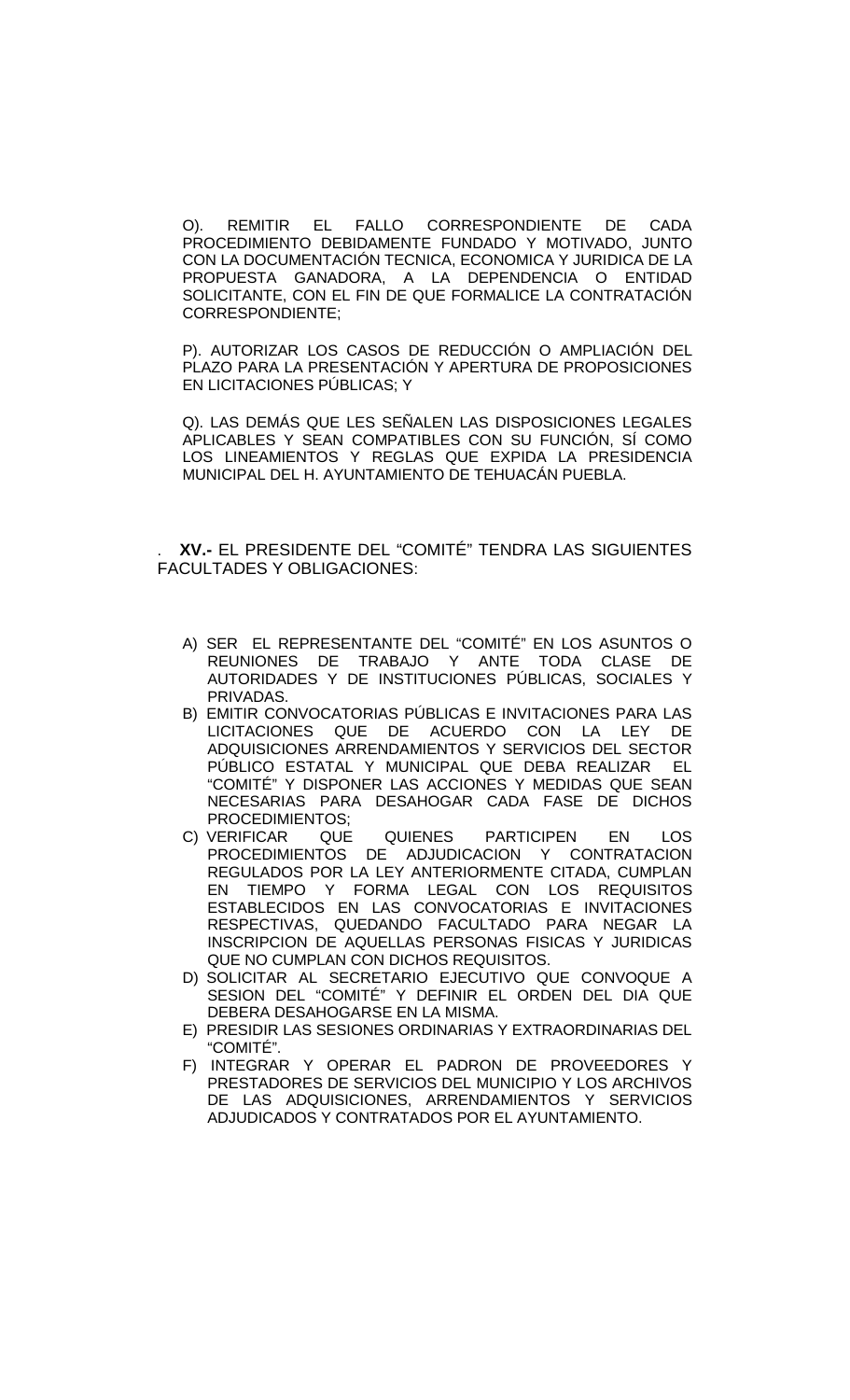- G) ORDENAR Y VIGILAR EL DEBIDO CUMPLIMIENTO DE LOS ACUERDOS Y RESOLUCIONES DEL "COMITÉ".
- H) INVITAR A LAS SESIONES DEL "COMITÉ" A PROPUESTA DE LOS DEMAS INTEGRANTES DEL MISMO, A PERSONAS O INSTITUCIONES CON AMPLIA EXPERIENCIA Y CONOCIMIENTOS RECONOCIDOS, CUYA PRESENCIA SE ESTIME CONVENIENTE O CONTRIBUYA AL MEJOR CONOCIMIENTO DE LOS ASUNTOS DE LA SESION.
- I) INTERVENIR EN LOS ACTOS DE PRESENTACION Y APERTURA DE PROPOSICIONES EN LAS LICITACIONES PUBLICAS Y EN LOS DE INVITACION RESTRINGIDA Y VOTAR CON EL OBJETO DE DETERMINAR LA PROPUESTA GANADORA, ASI COMO VOTAR EN LOS PROCESOS DE AUTORIZACION DE ADJUDICACION DIRECTA, CON VOTO DE CALIDAD EN TODOS LOS PROCEDIMIENTOS EN CASO DE EMPATE, EN LOS PROCEDIMIENTOS DE ADJUDICACIONES DE ADQUISICIONES, ARRENDAMIENTOS Y SERVICIOS A CARGO DEL AYUNTAMIENTO.
- J) PRONUNCIAR LOS FALLOS, QUE SE ACUERDEN PARA CADA PROCEDIMIENTO DE ADJUDICACION POR LICITACION PUBLICA, INVITACION RESTRINGIDA O ADJUDICACION DIRECTA.
- K) REMITIR EL FALLO CORRESPONDIENTE DE CADA PROCEDIMIENTO DE ADJUDICACION, DEBIDAMENTE FUNDADO O MOTIVADO, JUNTO CON LA DOCUMENTACION TECNICA, ECONOMICA Y JURIDICA DE LA PROPUESTA GANADORA A LA DIRECCION EJECUTORA A FIN DE QUE ESTA FORMALICE LA CONTRATACION CORRESPONDIENTE.
- L) PROPONER AL "COMITÉ" LAS MEDIDAS QUE ESTIME NECESARIAS O CONVENIENTES CON EL OBJETO DE QUE RESUELVA AL RESPECTO.
- M) LAS DEMAS QUE LES SEÑALEN LAS DISPOSICIONES LEGALES APLICABLES Y SEAN COMPATIBLES CON SU FUNCION, ASI COMO LOS LINEAMIENTOS Y REGLAS QUE EXPIDA LA PRESIDENCIA MUNICIPAL DEL H. AYUNTAMIENTO DE TEHUACAN, PUEBLA.

**XVI.** QUE EL SECRETARIO EJECUTIVO, TENDRA LAS SIGUIENTES FACULTADES Y OBLIGACIONES:

- A) LLEVAR DE MANERA SISTEMATICA Y ORDENADA LA DOCUMENTACION Y CORRESPONDENCIA DEL "COMITÉ".
- B) ELABORAR LAS MINUTAS DE LAS SESIONES EN QUE PARTICIPE Y LLEVAR SU CONTROL, REMITIENDO COPIA DEL ACTA RESPECTIVA A LOS PARTICIPANTES.
- C) CONVOCAR A SESION AL "COMITÉ" POR INSTRUCCIÓN DEL PRESIDENTE DEL MISMO Y DEFINIR EL ORDEN DEL DIA DEBERA DESAHOGARSE EN LA MISMA.
- D) RENDIR POR ESCRITO LOS INFORMES QUE LE SEAN<br>SOLICITADOS AL "COMITÉ" POR LAS AUTORIDADES SOLICITADOS AL "COMITÉ" POR LAS AUTORIDADES COMPETENTES;
- E) COORDINAR Y SUPERVISAR POR ENCARGO DEL ¨COMITE¨, CADA FASE DE LOS PROCEDIMIENTOS DE LICITACION Y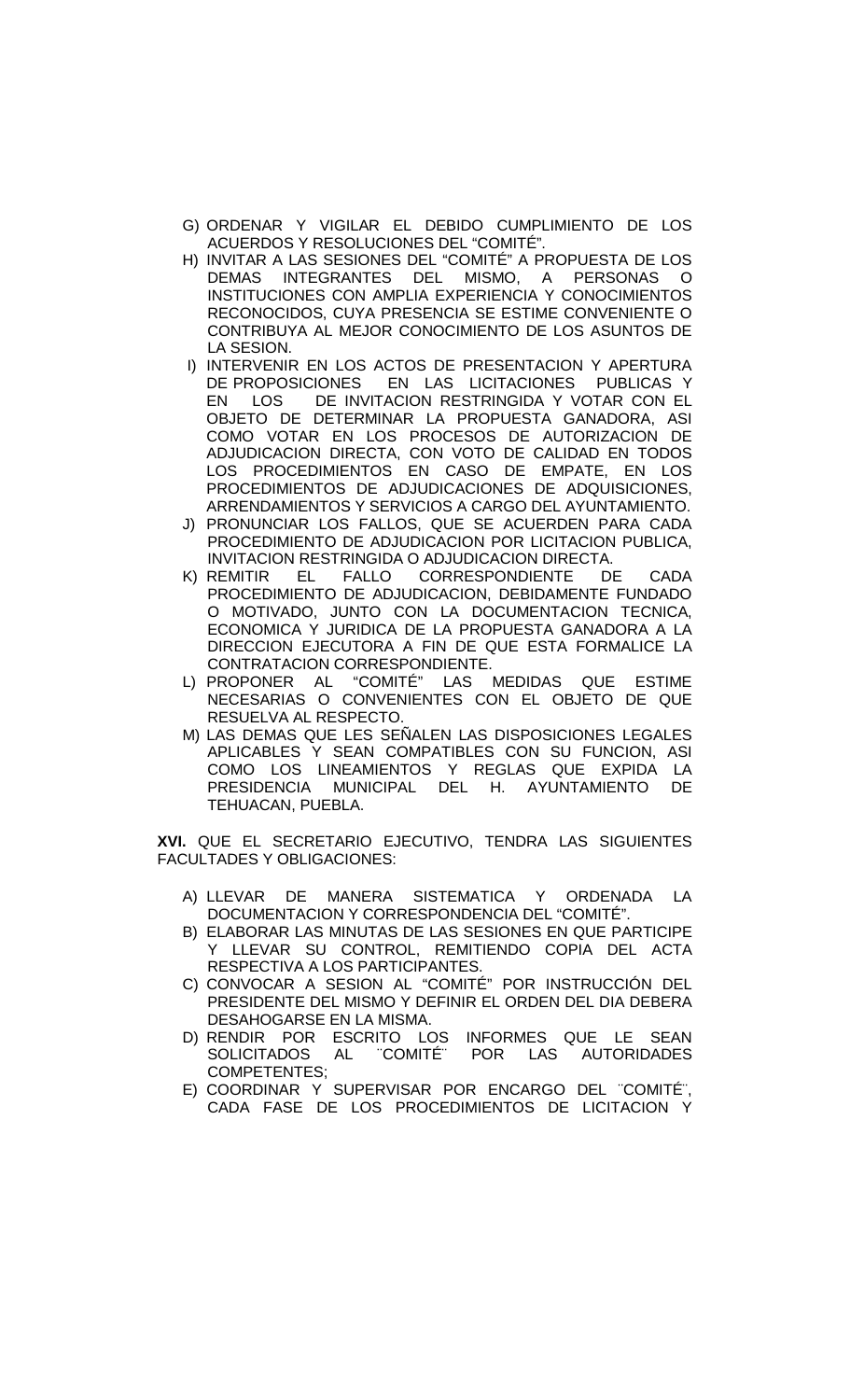ADJUDICACION DE LAS ADQUISICIONES, ARRENDAMIENTOS Y SERVICIOS, A CARGO DEL AYUNTAMIENTO;

- F) INTERVENIR EN LOS ACTOS DE PRESENTACION Y APERTURA DE PROPOSICIONES EN LAS LICITACIONES PUBLICAS Y EN LOS DE INVITACION RESTRINGIDA Y VOTAR CON EL OBJETO DE DETERMINAR LA PROPUESTA GANADORA, ASI COMO VOTAR EN LOS PROCESOS DE AUTORIZACION DE ADJUDICACION DIRECTA, EN LOS PROCEDIMIENTOS DE ADJUDICACIONES, ARRENDAMIENTOS Y SERVICOS A CARGO DE AYUNTAMIENTO;
- G) LAS DEMAS QUE SE LES SENALEN LAS DISPOSICIONES LEGALES APLICABLES Y SEAN COMPATIBLES CON SU FUNCION, ASI COMO LOS LINEAMIENTOS Y REGLAS QUE EXPIDA LA PRESIDENCIA MUNICIPAL DEL H. AYUNTAMIENTO DE TEHUACAN, PUEBLA.

**XVII.** QUE LOS VOCALES TENDRAN LAS SIGUIENTES FACULTADES Y OBLIGACIONES:

- A) ASISTIR DE MANERA PUNTUAL A LAS SESIONES ORDINARIAS Y EXTRAORDINARIAS DEL "COMITÉ";
- B) INTERVENIR EN LOS ACTOS DE PRESENTACION Y APERTURA DE PROPOSICIONES EN LAS LICITACIONES PUBLICAS Y EN LOS DE INVITACION RESTRINGIDA Y VOTAR CON EL OBJETO DE DETERMINAR LA PROPUESTA GANADORA, ASI COMO VOTAR EN LOS PROCESOS DE AUTORIZACION DE ADJUDICACION DE ADQUISICIONES, ARRENDAMIENTOS Y SERVICIOS A CARGO DEL AYUNTAMIENTO;
- C) OPINAR SOBRE LAS ACCIONES A EMPRENDER PARA EL BUEN FUNCIONAMIENTO DEL "COMITÉ";
- D) PROPONER ALTERNATIVAS PARA LOS CASOS NO PREVISTOS<br>EN LA LEGISLACION APLICABLE EN MATERIA DE EN LA LEGISLACION APLICABLE EN MATERIA DE ADJUDICACIONES DE ADQUISICIONES, ARRENDAMIENTOS Y SERVICIOS A CARGO DEL AYUNTAMIENTO;
- E) DESEMPEÑAR LAS COMISIONES ESPECIFICAS QUE LES ENCOMIENDE EL "COMITÉ"
- F) LAS DEMÁS QUE LES SEÑALEN LAS DISPOSICIONES LEGALES APLICABLES Y SEAN COMPATIBLES CON SU FUNCIÓN, ASÍ COMO LOS LINEAMIENTOS Y REGLAS QUE EXPIDA LA PRESIDENCIA MUNICIPAL DEL H. AYUNTAMIENTO DE TEHUACÁN, PUEBLA.

**XVIII.-** QUE EL COMISARIO TENDRÁ LAS SIGUIENTES FACULTADES Y OBLIGACIONES.

- A) ASISTIR A LAS REUNIONES ORDINARIAS Y EXTRAORDINARIAS DEL "COMITÉ"
- B) VIGILAR QUE LAS ATRIBUCIONES DEL "COMITÉ SE LLEVEN A CABO DE CONFORMIDAD CON LAS CARACTERÍSTICAS TÉCNICAS, ESPECIFICACIONES Y NORMAS APLICABLES;
- C) INTERVENIR EN LOS ACTOS DE REPRESENTACIÓN APERTURA DE PROPOSICIONES EN LAS LICITACIONES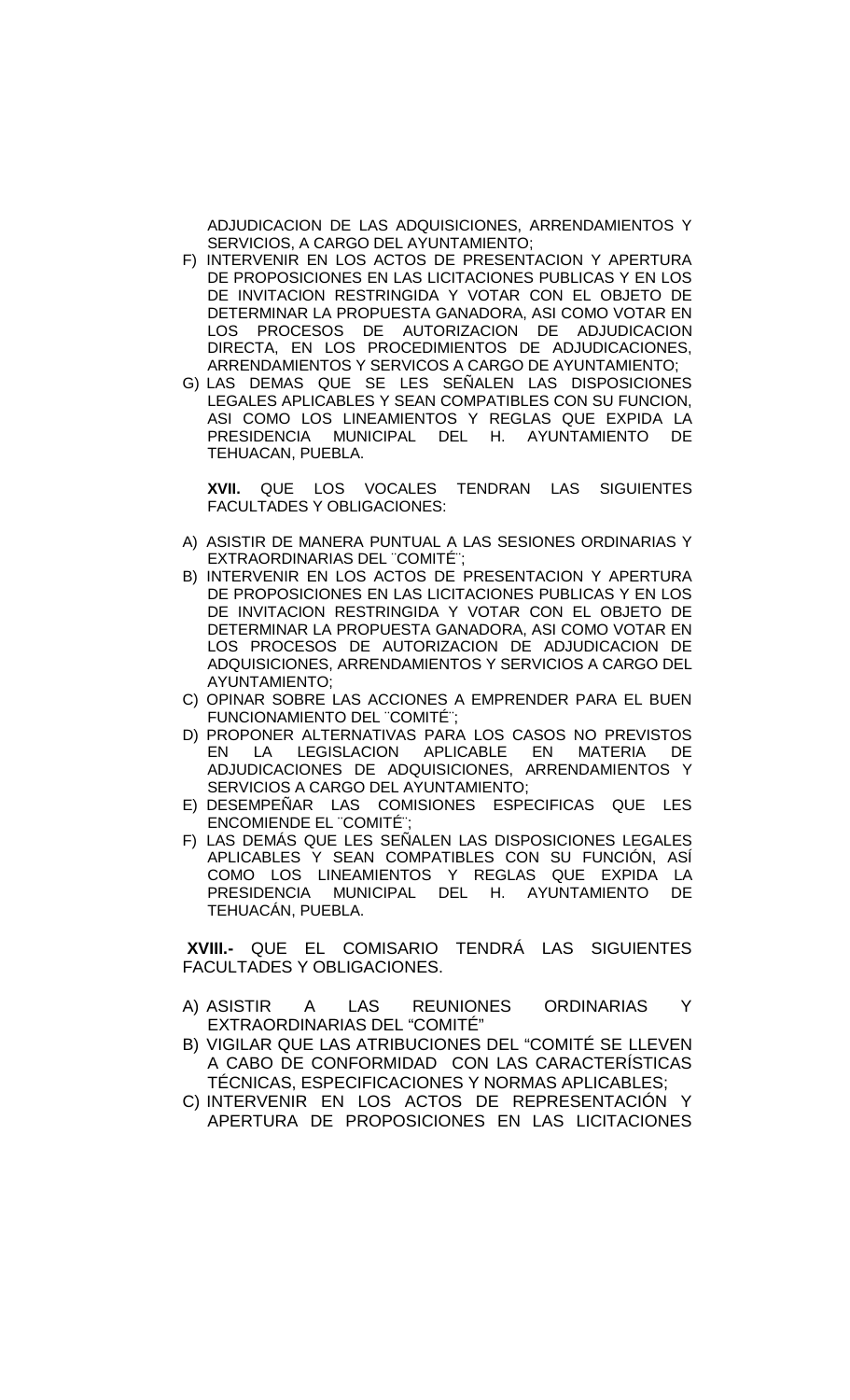PÚBLICAS Y EN LOS DE INVITACIÓN RESTRINGIDA CON EL OBJETO DE DETERMINAR LA PROPUESTA GANADORA, ASÍ COMO EN LOS PROCESOS DE AUTORIZACIÓN DE ADJUDICACIÓN DIRECTA, EN LOS PROCEDIMIENTOS DE ADJUDICACIONES DE ADQUISICIONES, ARRENDAMIENTOS Y SERVICIOS DEL AYUNTAMIENTO, CON VOZ PERO SIN VOTO;

- D) INTERVENIR EN LA TRAMITACIÓN DE LOS RECURSOS QUE INTERPONGAN LOS SERVIDORES PÚBLICOS DEL "COMITÉ" RESPECTO DE RESOLUCIONES QUE INTERPONGAN SANCIONES ADMINISTRATIVAS, DE CONFORMIDAD CON LAS DISPOSICIONES APLICABLES;
- E) DAR VISTA AL "COMITÉ" Y DENUNCIAR ANTE LA AUTORIDAD COMPETENTE, LOS HECHOS DE QUE TENGA CONOCIMIENTO E IMPLIQUEN RESPONSABILIDAD DE LOS SERVIDORES PÚBLICOS MIEMBROS DEL "COMITÉ"; Y
- F) LAS DEMÁS QUE LE SEÑALEN AL ARTÍCULO 169 DE LA LEY ORGANICA MINICIPAL Y SEAN COMPATIBLES CON SU FUNCION, ASÍ COMO LOS LINEAMIENTOS Y REGLAS QUE EXPIDA LA PRESIDENCIA MUNICIPAL DEL H. AYUNTAMIENTO DE TEHUACAN, PUEBLA.

POR LO EXPUESTO Y FUNDADO EN LOS CONSIDERANDOS QUE ANTECEDEN Y EN USO DE LAS FACULTADES CONFERIDAS SE PROPONE A CONSIDERACIÓN DE ESTE HONORABLE CUERPO COLEGIADO EL SIGUIENTE:

# **D I CT A M E N**

**PRIMERO.**- SE ACUERDE LA CREACIÓN DEL COMITÉ DE ADJUDICACIONES EN MATERIA DE ADQUISICIONES DEL MUNICIPIO DE TEHUACÁN, PUEBLA COMO UN ORGANISMO PÚBLICO CENTRALIZADO, JERÁQUICAMENTE DEPENDIENTE DE LA PRESIDENCIA DEL H. AYUNTAMIENTO DEL MUNICIPIO DE TEHUACAN, TAL Y COMO HA SIDO PRECISADO EN EL CONSIDERANDO XI QUE ANTECEDE.

SEGUNDO.- SE ACUERDE Y APRUEBE LA DENOMINACIÓN, ESTRUCTURA, INTEGRACIÓN, FUNCIONES Y COMPETENCIA DEL COMITÉ DE ADJUDICACIONES EN MATERIA DE ADQUISICIONES<br>DEL MUNICIPIO DE TEHUCÁN, PUEBLA, ASÍ COMO LAS DEL MUNICIPIO DE TEHUCÁN, PUEBLA, ASÍ COMO LAS FACULTADES Y OBLIGACIONES DE CADA UNO DE SUS INTEGRANTES , TAL Y COMO SE HA PRECISADO EN LOS CONSIDERANDOS XI, XII, XIII, XIV, XV, XVI, XVII, XVIII, DEL PRESENTE INSTRUMENTO ATENTAMENTE.- "SUFRAGIO EFECTIVO NO RELECCIÓN".- TEHUACAN, PUEBLA A 15 DE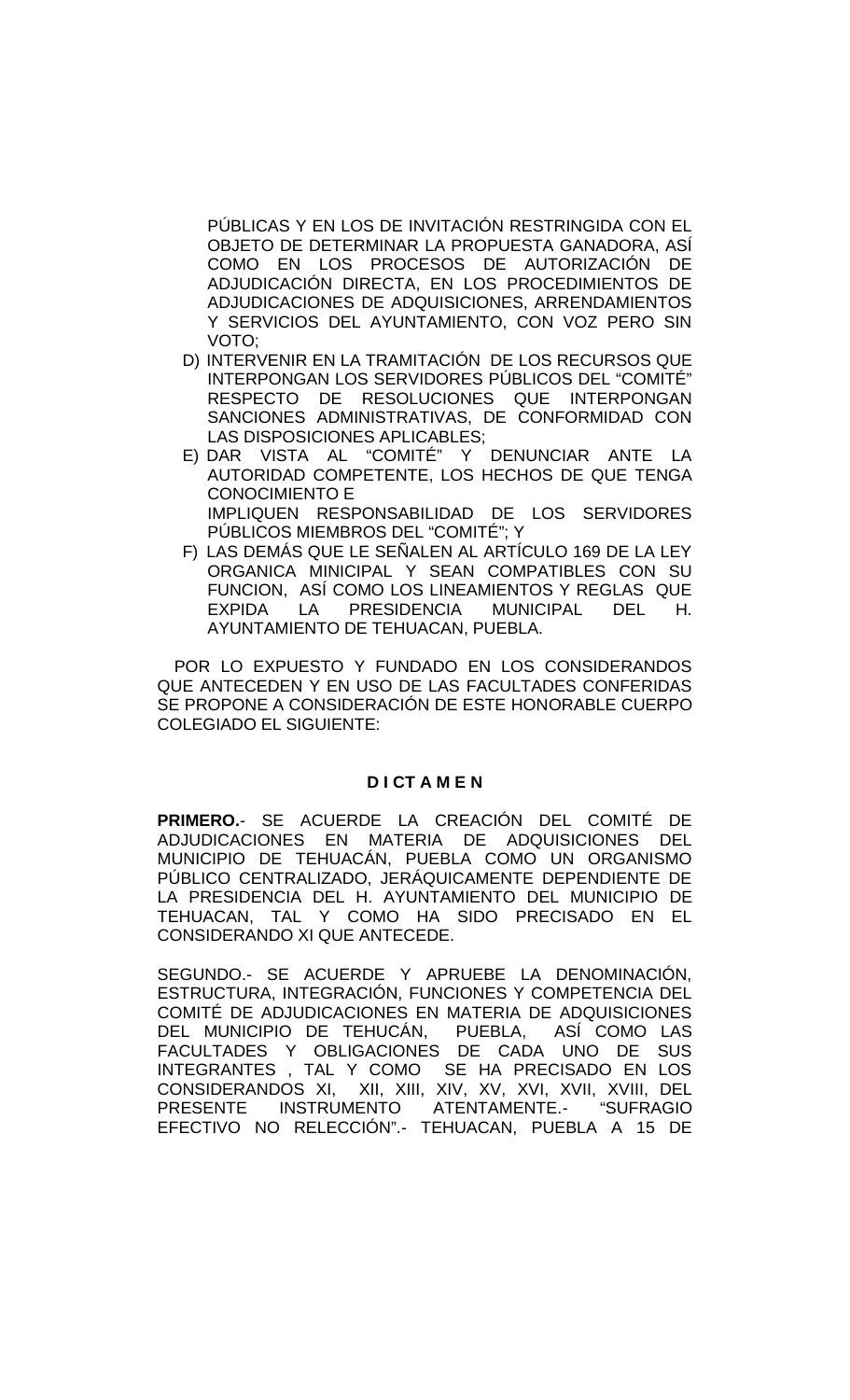FEBRERO DEL AÑO 2014.- PRESIDENTA MUNICIPAL CONSTITUCIONAL.- ERNESTINA FERNÁNDEZ MÉNDEZ.- FIRMA LEGIBLE.

CONTINUANDO CON EL USO DE LA PALABRA LA C. ERNESTINA FERNÁNDEZ MÉNDEZ, MANIFIESTA QUE DE ACUERDO AL SEÑALAMIENTO QUE SE CONTIENE EN EL CONSIDERADO XIII, RESPECTO A LOS VOCALES, REPRESENTANTES DE LOS SECTORES PROPONE A LOS C.C. JOSÉ MIGUEL HERNÁNDEZ MARTÍNEZ, REPRESENTANTE DEL SECTOR SOCIAL, JOSÉ BARROSO PÉREZ, REPRESENTANTE DEL SECTOR PRIVADO Y A IVONNE ZAMBRANO GIL, REPRESENTANTE DE LAS ORGANIZACIONES VECINALES, PARA QUE SE INCLUYAN EN LA INTEGRACION DEL MENCIONADO COMITÉ COMO VOCALES.

SEÑORA PRESIDENTA MUNICIPAL, REGIDORES Y SINDICO MUNICIPAL, EN VOTACION, LOS QUE ESTEN POR LA FIRMA AFIRMATIVA SIRVANSE MANIFESTARLO LEVANTANDO LA MANO.

HABIÉNDOSE ANALIZADO AMPLIAMENTE EL CONTENIDO DEL PETITORIO DE REFERENCIA, POR MAYORÍA CON 11 VOTOS A FAVOR Y 3 ABSTENCIONES, POR PARTE DE LOS INTEGRANTES DEL HONORABLE CABILDO, SE DETERMINA EL SIGUIENTE:

## **A C U E R D O**

**PRIMERO.- SE APRUEBA LA CREACION DEL COMITE DE ADJUDICACIONES EN MATERIA DE ADQUISICIONES DEL MUNICIPIO DE TEHUACAN, PUEBLA COMO UN ORGANISMO PUBLICO CENTRALIZADO,** JERARQUICAMENTE DEPENDIENTE DE LA PRESIDENCIA DEL H. AYUNTAMIENTO DEL MUNICIPIO DE TEHUACÁN, TAL COMO HA SIDO PRECISADO EN EL CONSIDERADO XII QUE ANTECEDE, MISMO QUE PARA NO SER PROLIJO NI REPETITIVO SE TIENE POR REPRODUCIDO TAL Y COMO SI A LA LETRA SE INSERTARA.

**SEGUNDO.- SE ACUERDA Y APRUEBA LA DENOMINACION, ESTRUCTURA, INTEGRACION, FUNCIONES Y COMPETENCIA DEL COMITÉ DE ADJUDICACIONES EN MATERIA DE ADQUISICIONES DEL MUNICIPIO DE TEHUACAN, ASI COMO LAS FACULTADES Y OBLIGACIONES DE CADA UNO DE SUS INTEGRANTES,** TAL Y COMO SE HA PRECISADO EN LOS CONSIDERADOS XI, XII, XIII,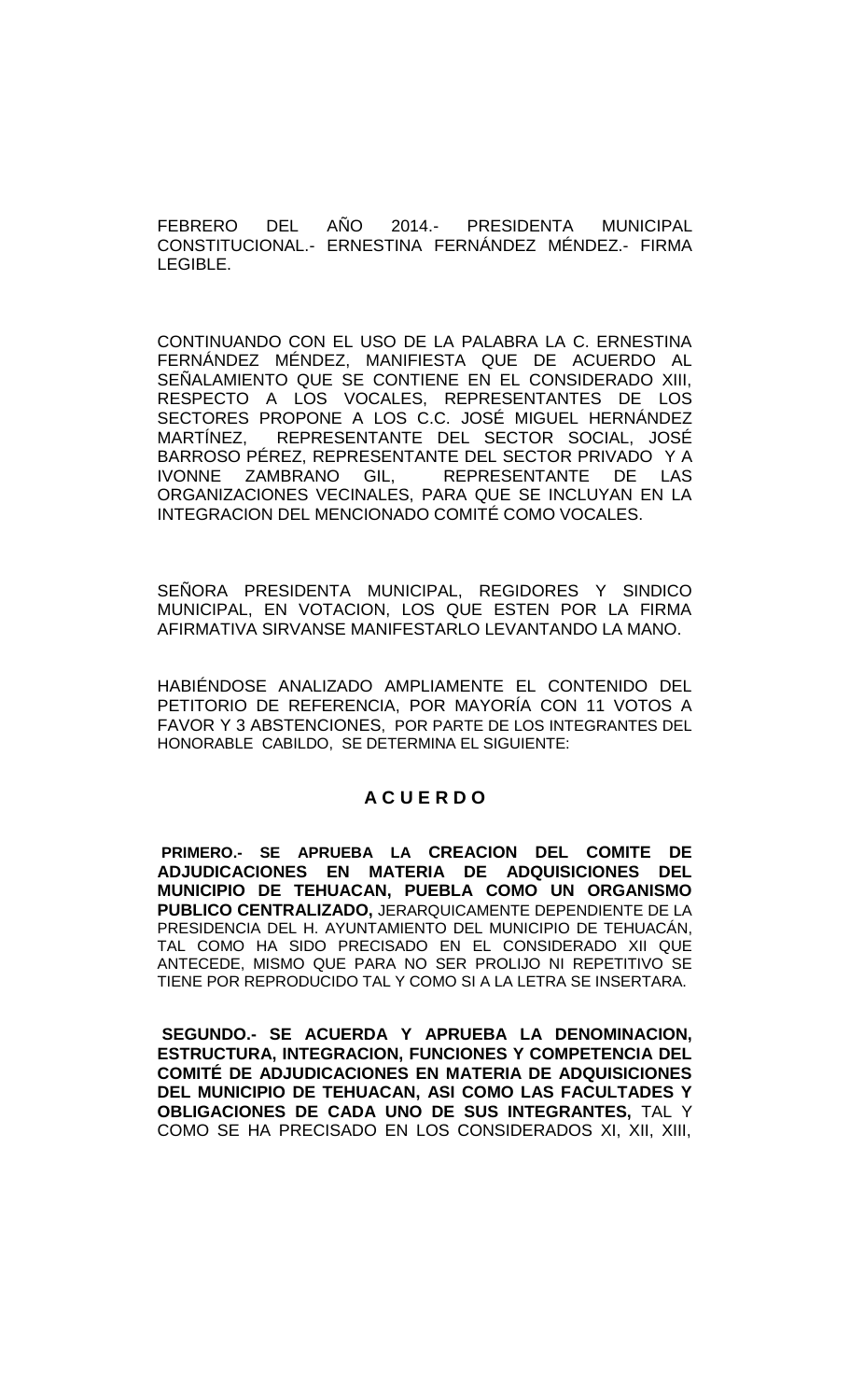XIV, XV, XVI, XVII, XVIII DEL PRESENTE INSTRUMENTO, MISMOS QUE PARA NO SER PROLIJO NI REPETITIVO SE TIENE POR REPRODUCIDO TAL Y COMO SI A LA LETRA SE INSERTARA, QUEDANDO CONFORMADO EL COMITÉ DE ADJUDICACIONES EN MATERIA DE ADQUISICIONES DEL MUNICIPIO DE TEHUACAN, PUEBLA, DE LA SIGUIENTE MANERA:

| C. ERNESTINA FERNANDEZ MENDEZ       | <b>PRESIDENTE</b> |
|-------------------------------------|-------------------|
| PRESIDENTE MUNICIPAL CONSTITUCIONAL |                   |

| C. MARÍA ELENA PÉREZ SIMÓN  | <b>SECRETARIO EJECUTIVO</b>                             |
|-----------------------------|---------------------------------------------------------|
| C.P. JOSÉ LUIS GODINEZ CRUZ | SECRETARIO TÉCNICO<br>RESPONSABLE DE LA<br>ADJUDICACIÓN |

| C. LAE. NORMA LILIANA FLORES MENDEZ<br>REGIDOR PRESIDENTA DE LA COMISIÓN DE<br>PATRIMONIO Y HACIENDA PÚBLICA MUNICIPAL. | <b>VOCAL1</b>      |
|-------------------------------------------------------------------------------------------------------------------------|--------------------|
| ING. SONIA MARIA CONTRERAS CASTILLO<br><b>DIRECTOR DE COMPRAS</b>                                                       | VOCAL <sub>2</sub> |
| ING. SERGIO ELOY HERNÁNDEZ CARRIZOSA<br>DIRECTOR DE OBRAS PÚBLICAS                                                      | VOCAL <sub>3</sub> |
| C. JOSÉ MIGUEL HERNÁNDEZ MARTÍNEZ<br>REPRESENTANTE DEL SECTOR SOCIAL                                                    | <b>VOCAL 4</b>     |
| C. IVONNE ZAMBRANO GIL<br>(PRESIDENTE DE COLONIA)<br>REPRESENTANTE DE LAS ORGANIZACIONES VECINALES                      | VOCAL <sub>5</sub> |
| C. JOSÉ BARROSO PÉREZ<br>(PRESIDENTE DE HOTELEROS)<br>REPRESENTANTE DEL SECTOR PRIVADO                                  | VOCAL <sub>6</sub> |
| C.P. ADRIANA FUENTES RAMOS<br><b>CONTRALORA MUNICIPAL</b>                                                               | <b>COMISARIO</b>   |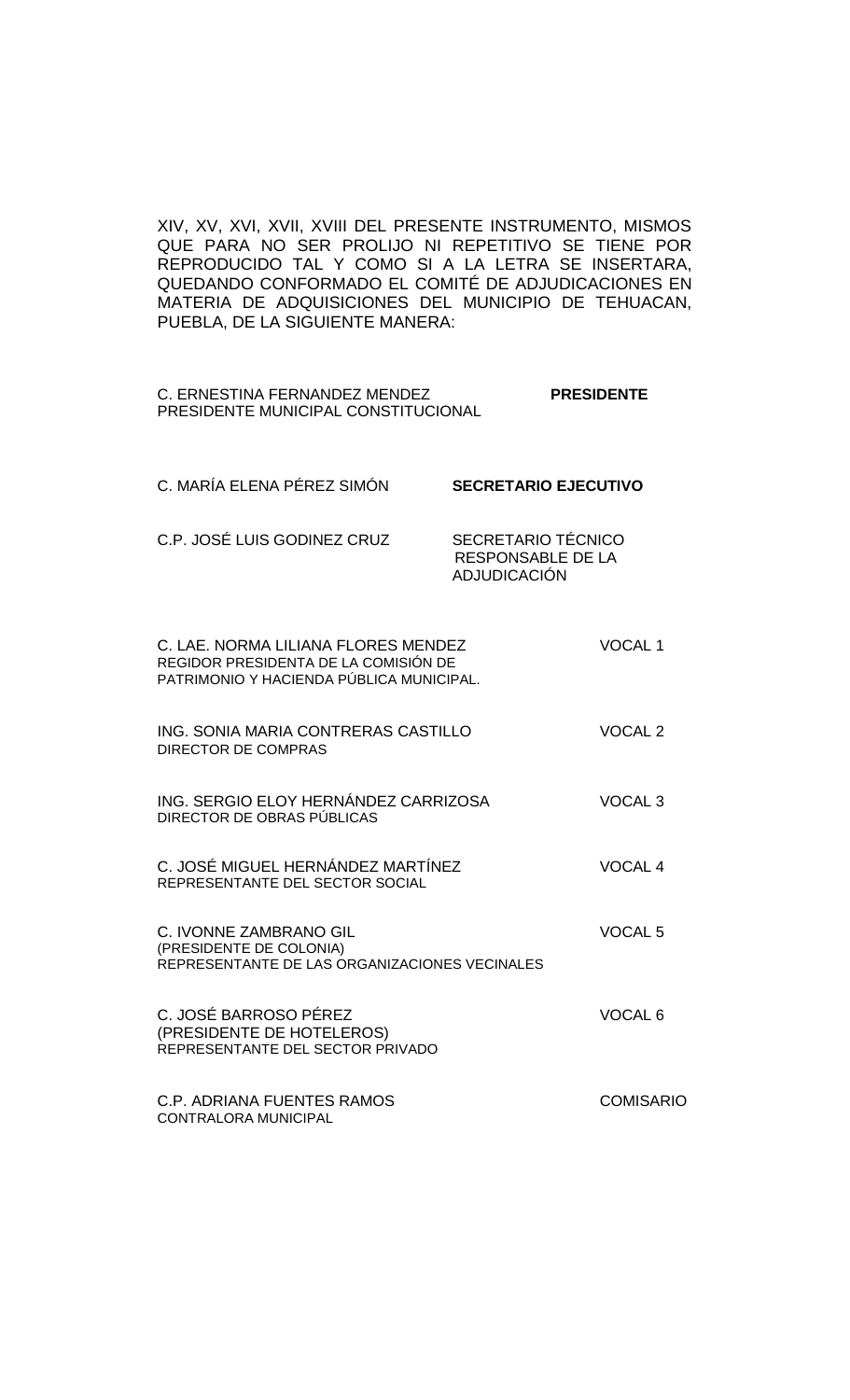LO ANTERIOR CON FUNDAMENTO EN LOS DISPOSITIVOS LEGALES INVOCADOS EN EL PETITORIO DE REFERENCIA.

**PRESIDENCIA.-** COMISIÒN DE DESARROLLO URBANO Y OBRAS PÙBLICAS.- DICTAMEN RELATIVO AL ANÁLISIS, DISCUSIÓN Y EN SU CASO APROBACIÓN DEL ASUNTO RELACIONADO CON EL **COMITÉ DE OBRAS PÙBLICAS Y SERVICIOS RELACIONADOS DEL MUNICIPIO DE TEHUACÀN PUEBLA,** Y LA DESIGNACIÓN DE SUS NUEVOS INTEGRANTES.

SEÑORA PRESIDENTA TIENE USTED USO DE LA PALABRA.

LA C. ERNESTINA FERNÁNDEZ MÉNDEZ, PROCEDE A DAR LECTURA AL DICTAMEN DE REFERENCIA, MISMO QUE A LETRA DICE:

### "… **HONORABLE CABILDO:**

LA SUSCRITA ERNESTINA FERNÁNDEZ MÉNDEZ, PRESIDENTE MUNICIPAL CONSTITUCIONAL DE TEHUACÁN, PUEBLA, CON LAS FACULTADES QUE ME CONFIERE EL ARTÍCULO 78 Y 91 DE LA LEY ORGANICA MUNICIPAL DEL ESTADO DE PUEBLA, TOMANDO EN CONSIDERACION LOS ARGUMENTOS DE HECHO Y DE DERECHO QUE EN EL PRESENTE SE VIERTEN SOMETO A LA ADMINSTRACIÒN DE ESTE HONORABLE CUERPO COLEGIADO EL PRESENTE DICTAMEN MEDIANTE EL CUAL SE SOLICITA: LA AUTORIZACIÓN PARA LA ACTUALIZACIÓN DE COMITÉ DE OBRAS PÙBLICAS Y SERVICIOS RELACIONADOS DEL MUNICIPIO DE TEHUACÀN, PUEBLA. Y DE LAS DESIGNACIÒN DE SUS NUEVOS INTEGRANTES, BASÁNDOME PARA TAL EFECTO EN LO SIGUIENTE:

# **C O N S I D E R A N D O S**

I.- QUE EL PARRAFO PRIMERO DE LA FRACCIÓN II DEL ARTÍCULO 115 DE LA CONSTITUCIÓN POLITÍCA DE LOS ESTADOS UNIDOS MEXICANOS, DETERMINA QUE LOS AYUNTAMINETOS TENDRÁN FACULTADES PARA APROBAR, DE ACUERDO CON LAS LEYES EN MATERIA MUNICIPAL QUE DEBERÁN EXPEDIR LAS LEGISLATURAS DE LOS ESTADOS, LOS BANDOS DE POLICIA Y GOBIERNO, LOS REGLAMENTOS, CIRCULARES Y DISPOSICIONES ADMINISTRATIVAS DE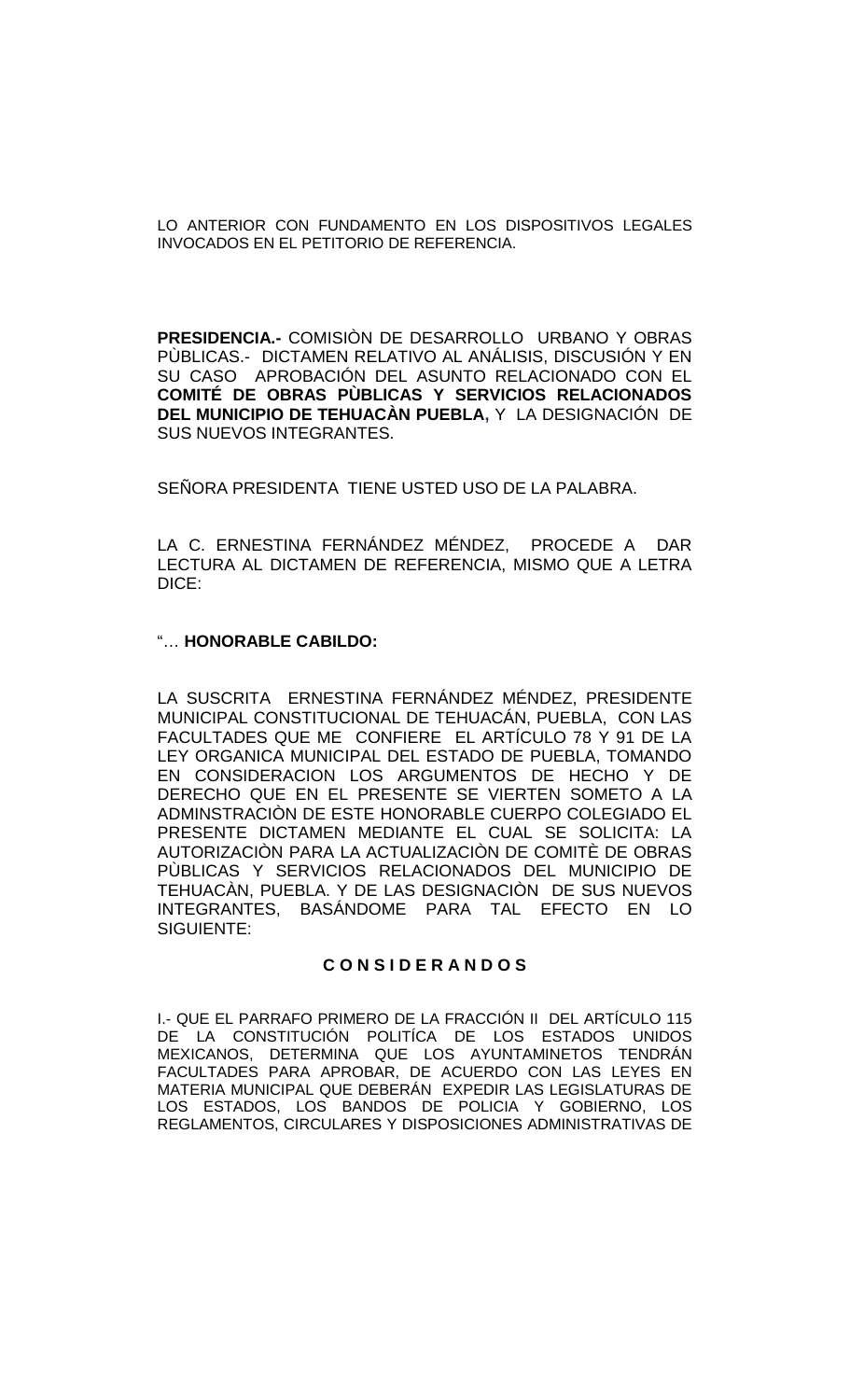OBSERVANCIA GENERAL DENTRO DE SUS RESPECTIVAS JURISDICCIONES, QUE ORGANICEN LA ADMINSTRACIÓN PÚBLICA MUNICIPAL, REGULEN LAS MATERIAS, PROCEDIMIENTOS, FUNCIONES Y SERVICIOS PÚBLICOS DE SU COMPETENCIA Y ASEGUREN LA PARTICIPACIÓN CIUDADANA Y VECINAL; MISMA DISPOSICIÓN QUE ES TRASLADADA A LA FRACCIÓN III DEL ARTÍCULO 105 DE LA COSTITUCION POLITÍCA DEL ESTADO LIBRE Y SOBERNO DE PUEBLA;

II.- QUE LA FRACCIÓN IV DEL ARTÍCULO 78 DE LA LEY ORGANICA MUNICIPAL DE PUEBLA, DETERMINA QUE SON ATRIBUCIONES DE LOS AYUNTAMIENTOS EXPEDIR BANDOS DE POLICÍA Y GOBIERNO, REGLAMENTOS, CIRCULARES Y DISPOSICIONES ADMINISTRATIVAS DE OBSERVANCIA GENERAL, REFERENTES A SU ORGANIZACIÓN, FUNCIONAMIENTO, SERVICIOS PÚBLICOS QUE DEBAN PRESTAR Y DEMÁS ASUNTOS DE SU COMPETENCIA, SUJETÁNDOSE A LAS BASES NORMATIVAS ESTABLECIDAS POR LA CONSTITUCIÓN POLÍTICA DEL ESTADO LIBRE Y SOBERANO DE PUEBLA, VIGILANDO SU OBSERVANCIA Y APLICACIÓN;

III.- QUE EL ARTÍCULO 92 FRACCIÓN V DE LA LEY ORGANICA MUNICIPAL DE PUEBLA NOS CITA SON FACULTADES Y OBLIGACIONES DE LOS REGIDORES: DICTAMINAR E INFORMAR SOBRE LOS ASUNTOS QUE LES ENCOMIENDE EL AYUNTAMIENTO; RAZON POR LA CUAL EL PRESIDENTE DE LA COMISIÒN DE DESARROLLO URBANO Y OBRAS PÙBLICAS ESTUDIA Y DICTAMINA SOBRE LA ACTUALIZACIÒN DEL COMITÈ DE OBRAS PÙBLICAS Y SERVICIOS RELACIONADOS DEL MUNICIPIO DE TEHUACAN ASÌ COMO LA DESIGNACIÒN DE SUS NUEVOS INTEGRANTES.

IV.- QUE EL ARTÌCULO 171 DE LA LEY ORGANICA MUNICIPAL<br>DETERMINA - QUE LAS ADQUISICIONES, ARRENDAMIENTOS, QUE LAS ADQUISICIONES, ARRENDAMIENTOS, PRESTACIÓN DE SERVICIOS DE CUALQUIER NATURALEZA, Y LA CONTRATACIÓN DE OBRA PÚBLICA QUE REALICEN LOS AYUNTAMIENTOS SE CONTRATARÁN EN LOS TÉRMINOS Y MEDIANTE LOS PROCEDIMIENTOS QUE PREVÉN LA LEY DE OBRA PÚBLICA Y SERVICIOS RELACIONADOS CON LA MISMA; LA LEY DE ADQUISICIONES, ARRENDAMIENTOS Y PRESTACION DE SERVICIOS DEL SECTOR PÚBLICO ESTATAL Y MUNICIPAL, Y DEMÁS DISPOSICIONES LEGALES APLICABLES LOS AYUNTAMIENTOS CONTARÁN CON UN COMITÉ DE OBRAS PÚBLICAS Y SERVICIOS RELACIONADOS Y UN COMITÉ DE ADJUDICACIONES EN MATERIA DE ADQUISICIONES, LOS CUALES ESTARÁN INTEGRADOS CONFORME A LA LEY DE LA MATERIA; O EN SU CASO CELEBRARAN LOS CONVENIOS RESPECTIVOS CON LOS COMITÉS ESTATALES CORRESPONDIENTES.

V.- QUE EL ARTÌCULO 25, DE LA LEY OBRAS PÙBLICAS Y SERVICIOS<br>RELACIONADOS CON LAS MISMAS SE FACULTA A LOS RELACIONADOS CON LAS MISMAS SE FACULTA A LOS TÌTULARES DE LAS DEPENDENCIAS Y LOS ÒRGANOS DE GOBIERNO DE LAS ENTIDADES A QUE EN ATENCIÒN A LA CANTIDAD DE OBRAS PÙBLICAS Y SERVICIOS RELACIONADOS CON LAS MISMAS QUE REALICEN DEBERÀN ESTABLECER COMITÈS DE OBRAS PÙBLICAS PARA LOS CASOS QUE ESTABLECE ESTA LEY MISMA DISPOSICION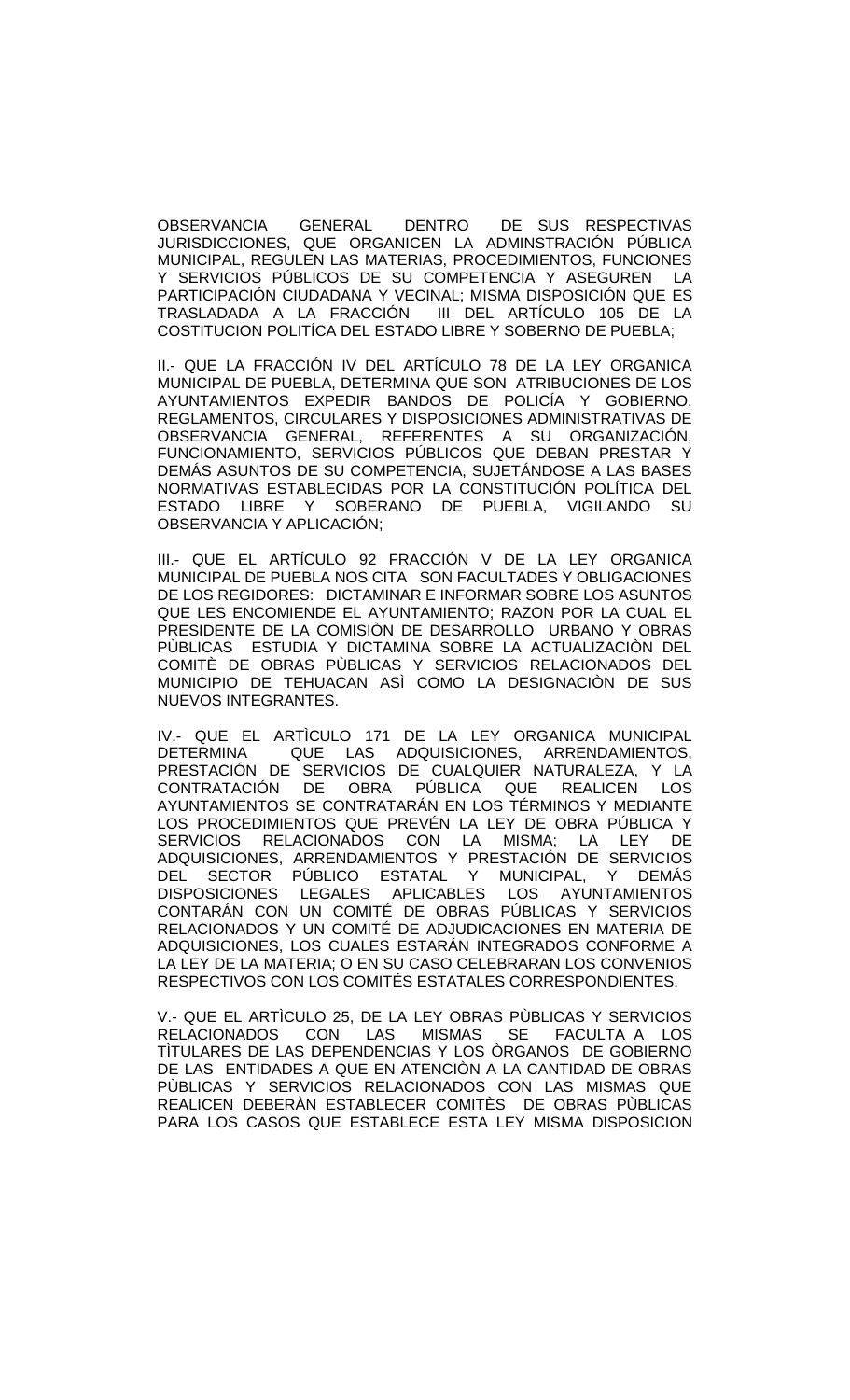QUE ES TRASLADADA AL ARTÌCULO 6 DE LA LEY DE OBRA PÙBLICA Y SERVICIOS RELACIONADOS CON LA MISMA PARA EL ESTADO DE PUEBLA, EN DONDE SE ESTABLECE POR LO QUE RESPECTA A LA ADMINISTRACIÒN PÙBLICA MUNICIPAL, LA INSTRUMENTACIÒN DE LOS PROCEDIMIENTOS DE ADJUDICACIÒN EN TODAS SUS FASES, CORRERA A CARGO DE LOS COMITÈS DE OBRA PÙBLICA QUE CONSTITUYA CADA AYUNTAMIENTO.

QUE EL ARTÍCULO 15 DE LA LEY DE ADQUISICIONES, ARRENDAMIENTOS Y SERVICIOS DEL SECTOR PUBLICO ESTATAL Y MUNICIPAL, ESTABLECE EN SU PARTE CONDUCENTE QUE LA SECRETARÍA, LOS COMITÉS MUNICIPALES, BAJO SU<br>RESPONSABILIDAD. PODRÁN ADJUDICAR ADQUISICIONES, RESPONSABILIDAD, PODRÁN ADJUDICAR ADQUISICIONES, ARRENDAMIENTOS Y SERVICIOS, MEDIANTE LOS PROCEDIMIENTOS QUE A CONTINUACIÓN SE SEÑALAN: I.LICITACIÓN PÚBLICA; II.CONCURSO POR INVITACIÓN; III. PROCEDIMIENTO DE ADJUDICACIÓN MEDIANTE INVITACIÓN A CUANDO MENOS TRES PERSONAS; Y IV. ADJUDICACIÓN DIRECTA.

VI.- SE PROPONE QUE DICHO COMITÉ CONTINUE COMO ORGANO COLEGIADO DE DECISION QUE SE COORDINE CON LAS DIRECCIONES COMPETENTES EN LA MATERIA POR PARTE DEL HONORABLE AYUNTAMIENTO PARA LAS ACCIONES DE INSTRUMENTACIÒN DE LOS PROCESOS DE LICITACIÒN Y ADJUDICACIÒN DE OBRAS PÙBLICAS Y SERVICIOS RELACIONADOS A CARGO DEL MUNICIPIO, MEDIANTE LAS REGLAS, PROCEDIMIENTOS Y MECANISMO QUE DETERMINE LA LEY DE LA MATERIA; TAL Y COMO SE ESTABLECIO EN EL ACUERDO DE CABILDO DE FECHA 15 DE FEBRERO DEL AÑO 2014, EN DONDE SE APROBO SU CREACIÒN.

VII.- EL COMITÉ DE OBRAS PÙBLICAS Y SERVICIOS RELACIONADOS DEL MUNICIPIO DE TEHUACÀN, TENDRA LAS SIGUIENTES FUNCIONES Y ATRIBUCIONES.

LAS ESTIPULADAS EN EL ARTÌCULO 25 DE LA LEY DE OBRAS PÙBLICAS Y SERVICIOS RELACIONADOS CON LAS QUE SE DESPRENDEN:

I.- REVISAR EL PROGRAMA Y PRESUPUESTO DE OBRAS PÚBLICAS Y SERVICIOS RELACIONADOS CON LAS MISMAS, ASÌ COMO SUS MODIFICACIONES, Y FORMULAR LAS OBSERVACIONES Y RECOMENDACIONES CONVENIENTES;

II.- DICTAMINAR LOS PROYECTOS DE POLITICAS BASES Y LILEAMIENTOS EN MATERIA DE OBRAS PÚBLICAS Y SERVICIOS RELACIONADOS CON LAS MISMAS QUE PRESENTEN, ASÍ COMO SOMETERLAS A LA CONSIDERACIÓN DEL TITULAR DE LA DEPENDENCIA EL ÓRGANO DE GOBIERNO DE LAS ENTIDADES EN SU CASO AUTORIZAR LOS SUPUESTOS NO PREVISTOS EN LAS MISMAS.

III.- DETERMINAR, PREVIAMENTE A LA INICIACIÓN DEL PROCEDIMIENTO SOBRE LA PROCEDENCIA DE NO CELEBRAR LICITACIONES PÚBLICAS POR ENCONTRARSE EN ALGUNO DE LOS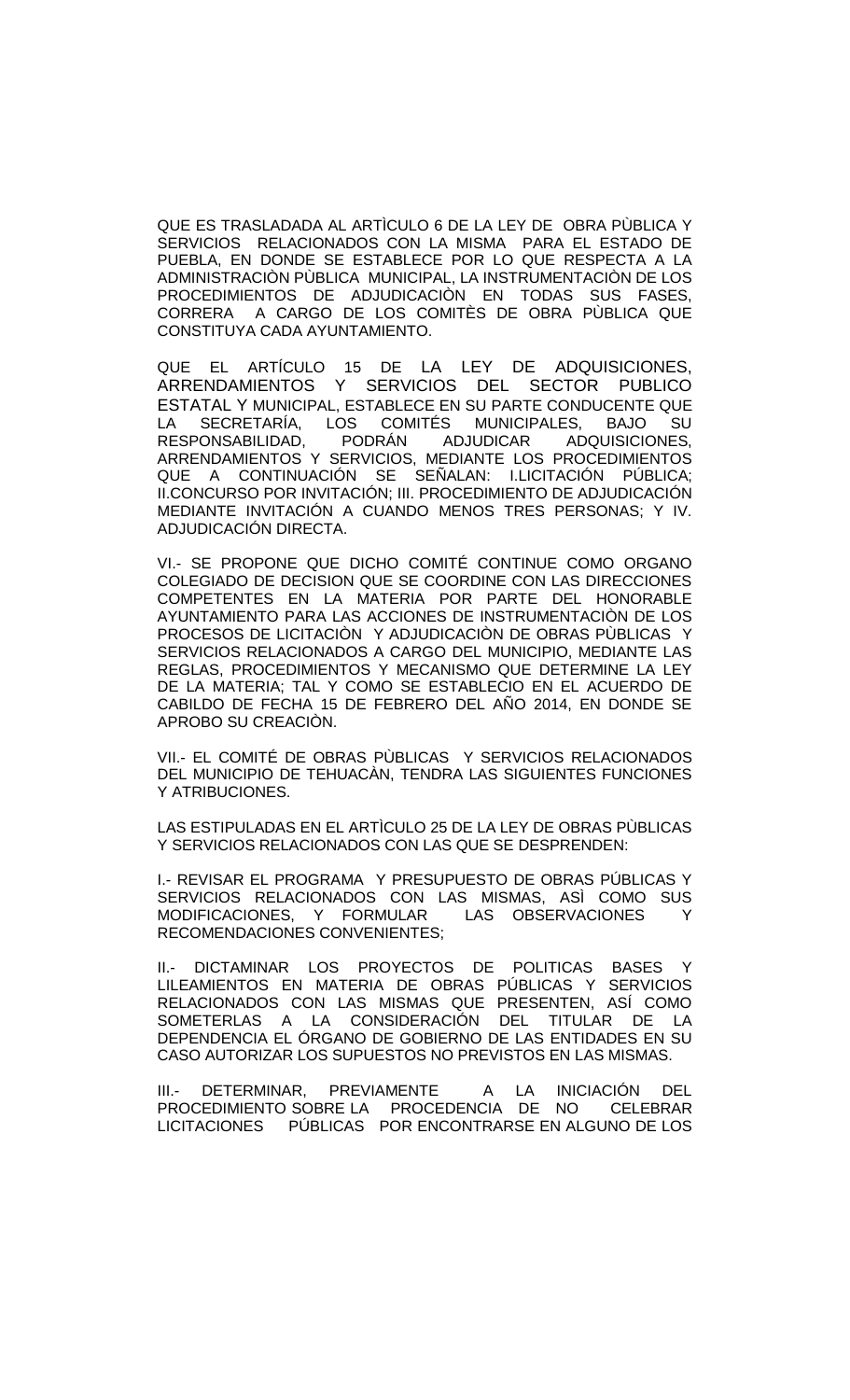SUPUESTOS DE EXCEPCIÓN PREVISTO EN EL ARTÍCULO 42 DE ESTA LEY;

IV.- AUTORIZAR, CUANDO SE JUSTIFIQUE, LA CREACIÓN DE SUBCOMITÉS DE OBRAS PÚBLICAS, ASÍ COMO APROBAR LA INTEGRACIÓN Y FUNCIONAMIENTO DE LOS MISMOS.

V.- ELABORAR Y APROBAR EL MANUAL DE INTEGRACIÓN Y FUNCIONAMIENTO DEL COMITÉ, EN EL CUAL SE DEBERÁN CONSIDERAR CUANDO MENOS LAS SIGUIENTES BASES:

A) SERÁ PRESIDIDO POR EL OFICIAL MAYOR O EQUIVALENTE;

B) LOS VOCALES TITULARES DEBERÁN TENER UN NIVEL JERÁRQUICO MÍNIMO DE DIRECTOR GENERAL O EQUIVALENTE;

C) EL NÚMERO TOTAL DE MIEMBROS DEL COMITÉ DEBERÁ SER IMPAR QUIENES INVARIABLEMENTE DEBERÁN EMITIR SU VOTO EN CADA UNO DE LOS ASUNTOS QUE SE SOMETAN A SU CONSIDERACIÓN;

D) EL AREA JURÍDICA Y EL ORGANO INTERNO DE CONTROL DE LA DEPENDENCIA O ENTIDAD DEBERÁ ASISTIR A LAS SESIONES DEL COMITÉ, COMO ASESOR CON VOZ PERO SIN VOTO, DEBIENDO PRONUNCIARSE DE MANERA RAZONADA EN LOS ASUNTOS QUE CONOZCA EL COMITÉ. LOS ASESORES TITULARES NO PODRÁN TENER UN NIVEL JERÁRQUICO INFERIOR AL DE DIRECTOR GENERAL O EQUIVALENTE; Y

E) EL COMITÉ DEBERÁ DICTAMINAR EN LA MISMA SESIÓN LOS ASUNTOS QUE SE PRESENTEN A SU CONSIDERACIÓN, EL REGLAMENTO DE ESTA LEY ESTABLECERÁ LAS BASES CONFORME A LAS CUALES LOS COMITÉS PODRÁN DE MANERA EXCEPCIONAL DICTAMINAR LOS ASUNTOS DE UNA SIGUIENTE SESIÓN. LOS INTEGRANTES DEL COMITÉ CON DERECHO A VOZ Y VOTO, ASÍ COMO LOS ASESORES DEL MISMO PODRÁN DESIGNAR POR ESCRITO A SUS RESPECTIVOS SUPLENTES, LOS QUE DEBERÁN TENER UN NIVEL JERÁRQUICO INFERIOR A DIRECTOR DE AREA.

VI.- COADYUVAR AL CUMPLIMIENTO DE ESTA LEY Y DEMÁS DISPOSICIONES APLICABLES, Y

VII.- ANALIZAR TRIMESTRALMENTE EL INFORME DE LA CONCLUSIÓN Y RESULTADOS GENERALES DE LAS CONSTRATACIONES QUE SE REALICEN Y EN SU CASO, RECOMENDAR LAS MEDIDAS NECESARIAS PARA VERIFICAER QUE EL PROGRAMA Y PRESUPUESTO DE OBRAS Y SERVICIO SE EJECUTEN EN TIEMPO Y FORMA, ASÍ COMO PROPONER MEDIDAS TENDIENTES A MEJORAR O CORREGIR SUS PROCESOS DE CONTRATACIÓN Y EJECUCIÓN.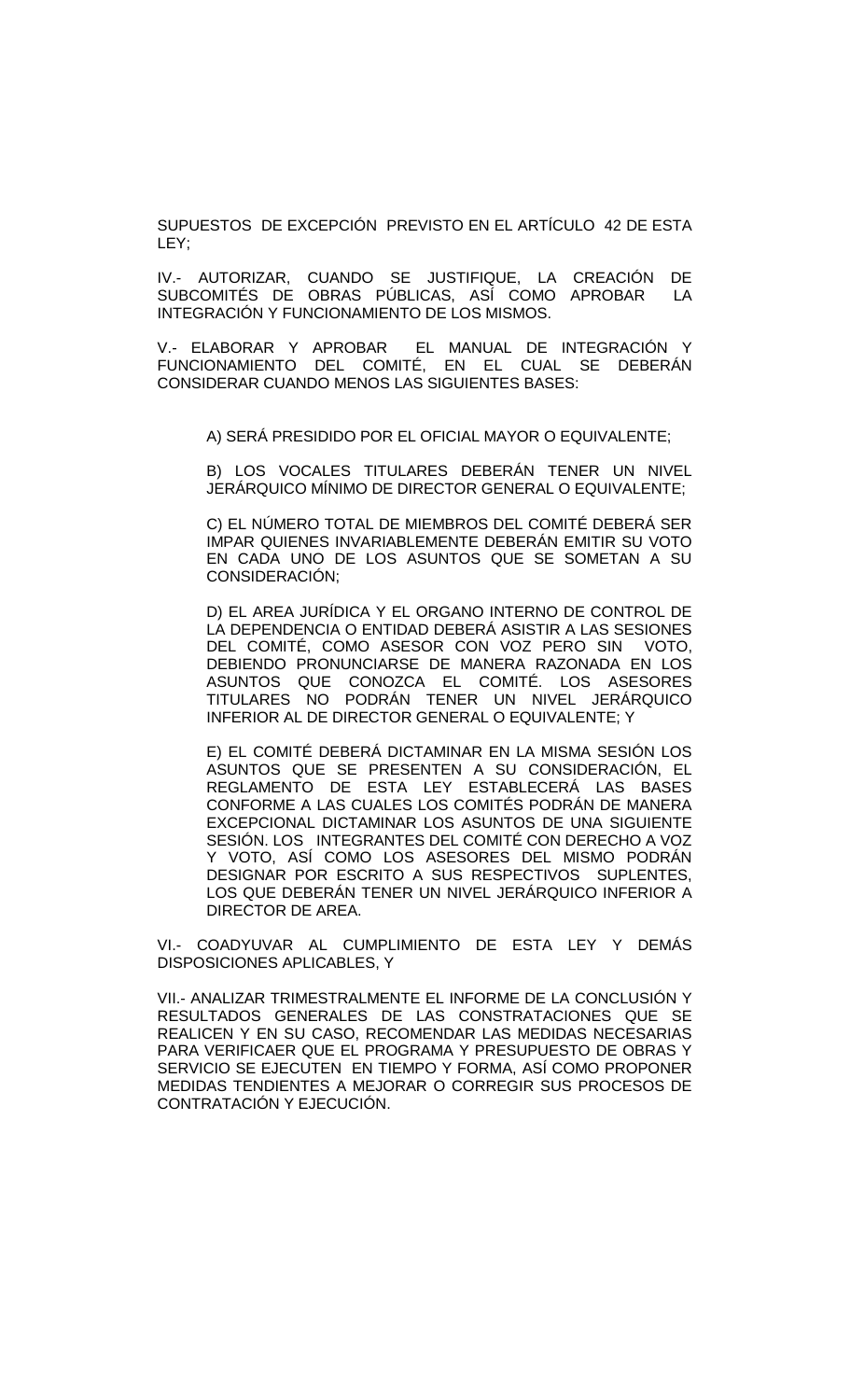LAS QUE ESTABLECE EL ARTÍCULO 6 DE LA LEY DE OBRA PÚBLICA Y SERVICIOS RELACIONADOS CON LA MISMA PARA EL ESTADO DE PUEBLA, EN DONDE ESTABLECE QUE POR LO QUE RESPECTA A LA ADMINISTRACIÓN PÚBLICA MUNICIPAL, LA INSTRUMENTACIÓN DE LOS PROCEDIMIENTOS DE ADJUDICACIÓN EN TODAS SUS FASES CORRERÁ A CARGO DE LOS COMITÉS DE OBRA PÚBLICA QUE CONSTITUYA CADA AYUNTAMIENTO. FUNCIÓN QUE SE VE REFORZADA CON EL ARTÍCULO 3 DEL REGLAMENTO DE LA CITADA LEY EN LA QUE SE ESTABLECE QUE ADEMÁS DE LAS OBRAS RELACIONADOS CON LA MISMA QUE SE EJECUTEN POR EL ESTADO Y LOS MUNICIPIOS CON RECURSOS DEL RAMO GENERAL 33, SE REGIRÁN POR LA LEY Y POR PRESENTE REGLAMENTO SIN PERJUICIO DEL LÍMITE DE ATRIBUCIONES QUE DERIVEN DE LOS ORDENAMIENTOS APLICABLES EN LOS PROCESOS DE ADJUDICACIÓN DE OBRAS Y SERVICIOS RELACIONADOS ESTARÁN A CARGO DEL COMITÉ.

DE IGUAL FORMA ATENDERÁ LO DISPUESTO EN EL ARTÍCULO 56, DE LA LEY DE OBRA PÚBLICA Y SERVICIOS RELACIONADOS CON LA MISMA PARA EL ESTADO DE PUEBLA EN DONDE SEÑALA AL COMITÉ DE OBRAS COMO UNO DE LOS RESPONSABLES PARA OTORGAR LA CALIFICACIÓN Y ADMINISTRAR EL LISTADO DE CONTRATISTAS CALIFICADOS.

LAS ANTERIORES FUNCIONES SON ENUNCIATIVAS, MAS NO LIMITATIVAS PUES ESTARÁ A LOS DISPUESTO POR EL ARTÍCULO 25 DE LA LEY DE OBRAS PÚBLICAS Y SERVICIOS RELACIONADOS CON LAS<br>MISMAS EN SU FRACCIÓN V, DONDE SE LE INSTRUYE PARA DONDE SE LE INSTRUYE PARA ELABORAR Y APROBAR EL MANUAL DE INTEGRACIÓN Y FUNCIONAMIENTO DEL COMITÉ.

VIII.- QUE LA INTEGRACIÓN DEL COMITÉ SE HARÁ DE CONFORMIDAD AL ARTÍCULO 26, DEL REGLAMENTO DE LA LEY DE OBRAS PÚBLICAS Y SERVICIOS RELACIONADOS CON LAS MISMAS EL COMITÉ ESTARÁ INTEGRADO CON UN MAXIMO DE SIETE VOCALES TITULARES CON DERECHO A VOZ Y VOTO QUIENES TENDRÁN EL CARÁCTER DE MIEMBROS. SE ACTULIZARA LA FIGURA DEL SECRETARIO EJECUTIVO POR LA DE SECRETARIO TÉCNICO, ESTABLECIENDOSE LAS FUNCIONES ESTIPULADAD EN EL ARTÍCULO 30 FRACCION II DEL REGLAMENTO DE LA LEY DE OBRAS PÚBLICAS Y SERVICIOS RELACIONADOS CON LAS MISMAS, FACULTANDOLO EN ESTE MOMENTO COMO SERVIDOR PÚBLICO QUE PRESIDIRA Y TOMARÁ LAS DESICIONES DURANTE LA REALIZACIÓN DE LOS ACTOS QUE CONSTITUYEN EL PROCESO DE LICITACIÓN Y ADJUDICACIÓN DE LAS OBRAS PÚBLICAS Y SERVICIOS RELACIÓNADOS CON LAS MISMAS A CARGO DE ESTE H. AYUNTAMIENTO SIN QUE ESTO MERME LAS FUNCIONES YA ESTABLECIDAS EN EL ACUERDO DE CABILDO DE FECHA 15 DE FEBRERO DEL AÑO 2014.

POR LO ANTERIORMENTE EXPUESTO SE DESIGNAN A LOS NUEVOS INTEGRANTES TITULARES Y SUPLENTES DEL COMITÉ DE OBRAS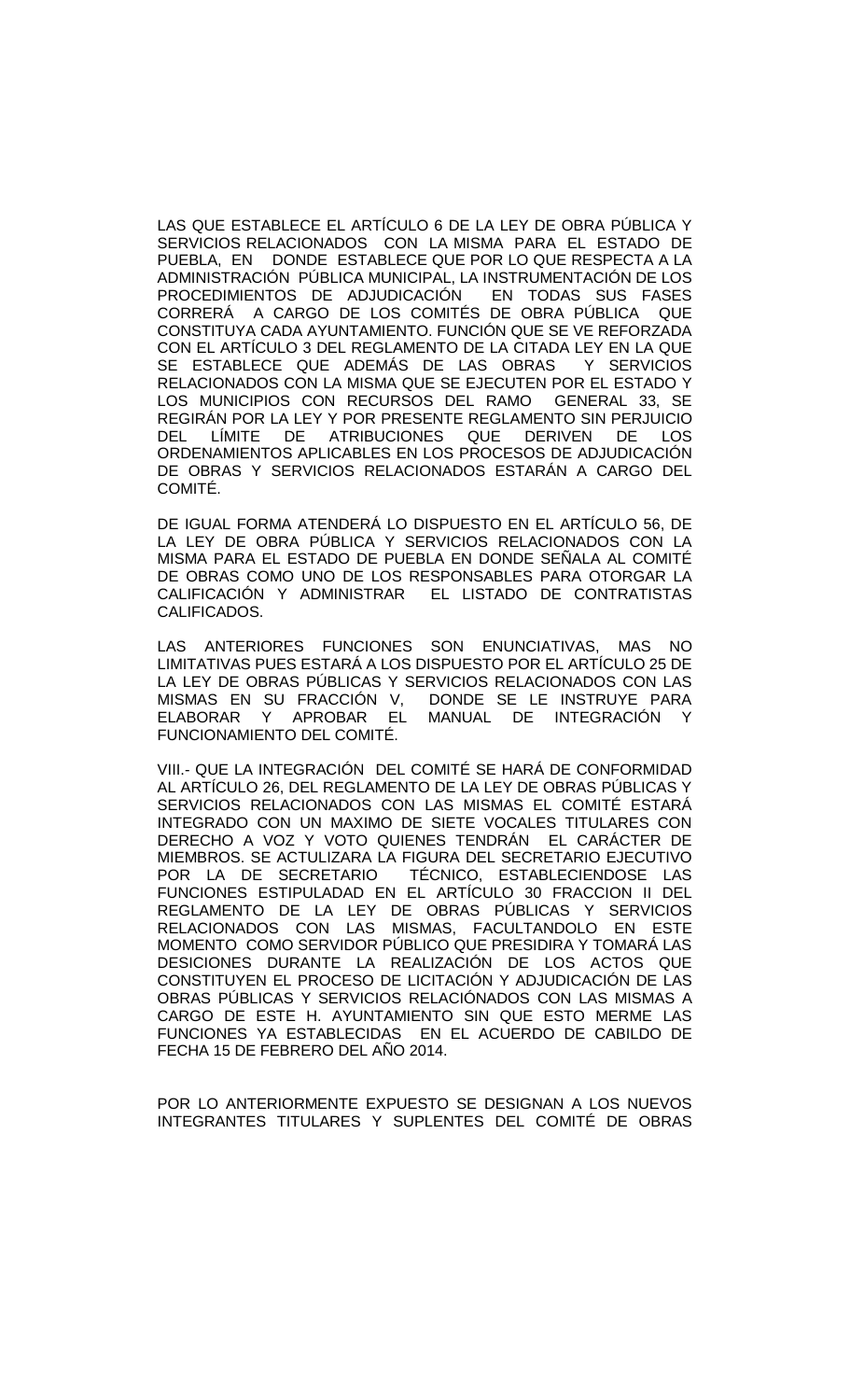PÚBLICAS Y SERVICIOS RELACIONADOS DEL MUNICIPIO DE TEHUACÁN, PUEBLA, CONFORMANDOSE DE LA SIGUIENTE MANERA:

# **CON DERECHO A VOZ Y VOTO:**

| PRESIDENTA.-                                                                 | C. ERNESTINA FERNANDEZ MENDEZ                            |
|------------------------------------------------------------------------------|----------------------------------------------------------|
| PRESIDENTE SUPLENTE.-                                                        | LIC. JOSÉ HONORIO PACHECO FLORES                         |
| VOCAL TITULAR DE GOBERNACIÓN<br>3JUSTICIA Y SEGURIDAD PÚBLICA.-              | LIC. PABLO HERRERA<br><b>VALENCIA.</b>                   |
| <b>VOCAL SUPLENTE GOBERNACION,</b><br>JUSTICIA Y SEGURIDAD PÚBLICA.          | C. ÁNGEL ERNESTO RAMÍREZ                                 |
| <b>VOCAL TITULAR DE PATRIMONIO Y</b><br>HACIENDA PÚBLICA MUNICIPAL.          | LIC. NORMA LILIANA FLORES<br><b>MÉNDEZ</b>               |
| <b>VOCAL SUPLENTE DE PATRIMONIO Y</b><br><b>HACIENDA PÚBLICA MUNICIPAL.-</b> | C. MARÍA ELENA PÉREZ SIMÓN                               |
| <b>VOCAL TITULAR DE DESARROLLO</b><br>URBANO Y OBRAS PUBLICAS.               | ING. SERGIO ELOY HERNÁNDEZ<br><b>CARRIZOSA</b>           |
| <b>VOCAL SUPLENTE DE DESARROLLO</b><br>URBANO Y OBRAS PUBLICAS.              | ÁNGEL<br>ING.<br><b>MIGUEL</b><br><b>MACHORRO ALCALA</b> |
| <b>VOCAL TITULAR DE ECOLOGIA</b><br>Y MEDIO AMBIENTE.                        | C. RAÚL MORENO GONZÁLEZ                                  |
| <b>VOCAL SUPLENTE DE ECOLOGIA</b><br>Y MEDIO AMBIENTE.                       | C. GERARDO CRUZ MARTÍNEZ                                 |
| <b>VOCAL TITULAR DE DESARROLLO</b><br>ECONÓMICO.                             | C. JESÚS AMADOR HERNÁNDEZ<br>MARTÍNEZ.                   |
| <b>VOCAL SUPLENTE DE DESARROLLO</b><br>ECONÓMICO.                            | C. WILLEBALDO ADÁN CEPEDA<br><b>RAMÍREZ</b>              |
| <b>CON DERECHO A VOZ:</b>                                                    |                                                          |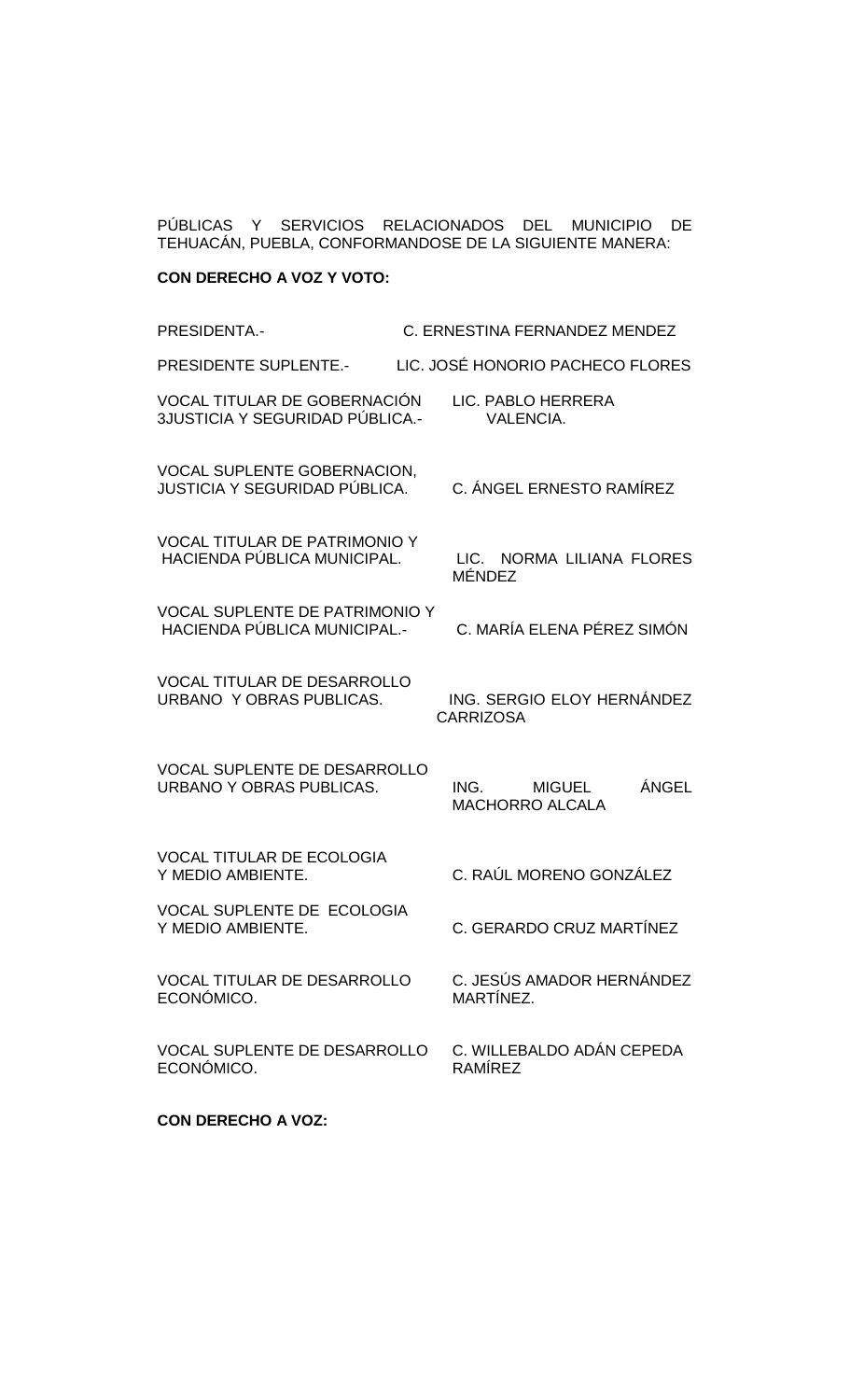#### SECRETARIO TÉCNICO. C. DANIEL AGUILAR ARROYO

SECRETARIO TÉCNICO SUPLENTE.- C. ANGELICA RODRÍGUEZ RODRÍGUEZ

DE CONFORMIDAD AL TERCER PÁRRAFO DEL ARTÍCULO 26, DEL REGLAMENTO DE LA LEY DE OBRAS PÚBLICAS Y SERVICIOS RELACIONADOS CON LAS MISMAS EL AREA JURÍDICA Y EL ORGANO<br>INTERNO DE CONTROL EN SU CARÁCTER DE ASESORES INTERNO DE CONTROL EN SU CARÁCTER DESIGNARÁN CADA UNO A UN SERVIDOR PÚBLICO PARA ASISTIR A LAS SESIONES DEL COMITÉ, CON VOZ PERO SIN VOTO DE MANERA ESCRITA O HACERLOS VERBALMENTE EN LA SESIÓN CORRESPONDIENTE ESTOS CARGOS SE CONFORMÁRAN DE LA SIGUIENTE MANERA:

CONTRALOR MUNICIPAL

Y COMISARIO. C.P. ADRIANA FUENTES RAMOS

SUPLENTE DE LA CONTRALOR

MUNICIPAL Y COMISARIO. C. VÍCTOR GUERRERO GODÍNEZ

ASESOR JURÍDICO. LIC. MIGUEL ÁNGEL ROMERO CALDERÓN

SUPLENTE DEL ASESOR JURÍDICO.- C. MIGUEL ÁNGEL ROMERO **CASTILLO** 

XI.- LOS INTEGRANTES DEL COMITÉ, SE REGIRÁN POR LO ESTABLECIDO EN LA LEY DE OBRAS PÚBLICAS Y SERVICIOS RELACIONADOS CON LA MISMA, EN SU REGLAMENTO, EN LA LEY DE OBRA PÚBLICA Y SERVICIOS RELACIONADOS CON LA MISMA PARA EL ESTADO DE PUEBLA Y SU REGLAMENTO Y EN EL MANUAL DE INTEGRACIÓN Y FUNCIONAMIENTO DEL COMITÉ DE OBRAS PÚBLICAS Y SERVICIOS RELACIONADOS DEL MUNICIPIO DE TEHUACÁN, EN CUAL DEBERÁ SER INSTAURADO AL MOMENTO EN QUE SE REALICE LA PRIMERA SESIÓN.

POR LO EXPUESTO Y FUNDADO EN LOS CONSIDERANDOS QUE ANTECEDEN Y EN USO DE LAS FACULTADES CONFERIDAS LOS MIEMBROS INTEGRANTES DE LAS COMISIONES QUE SUSCRIBEN PRESENTAN A ESTE HONORABLE CABILDO EL SIGUIENTE:

## **D I C T A M E N**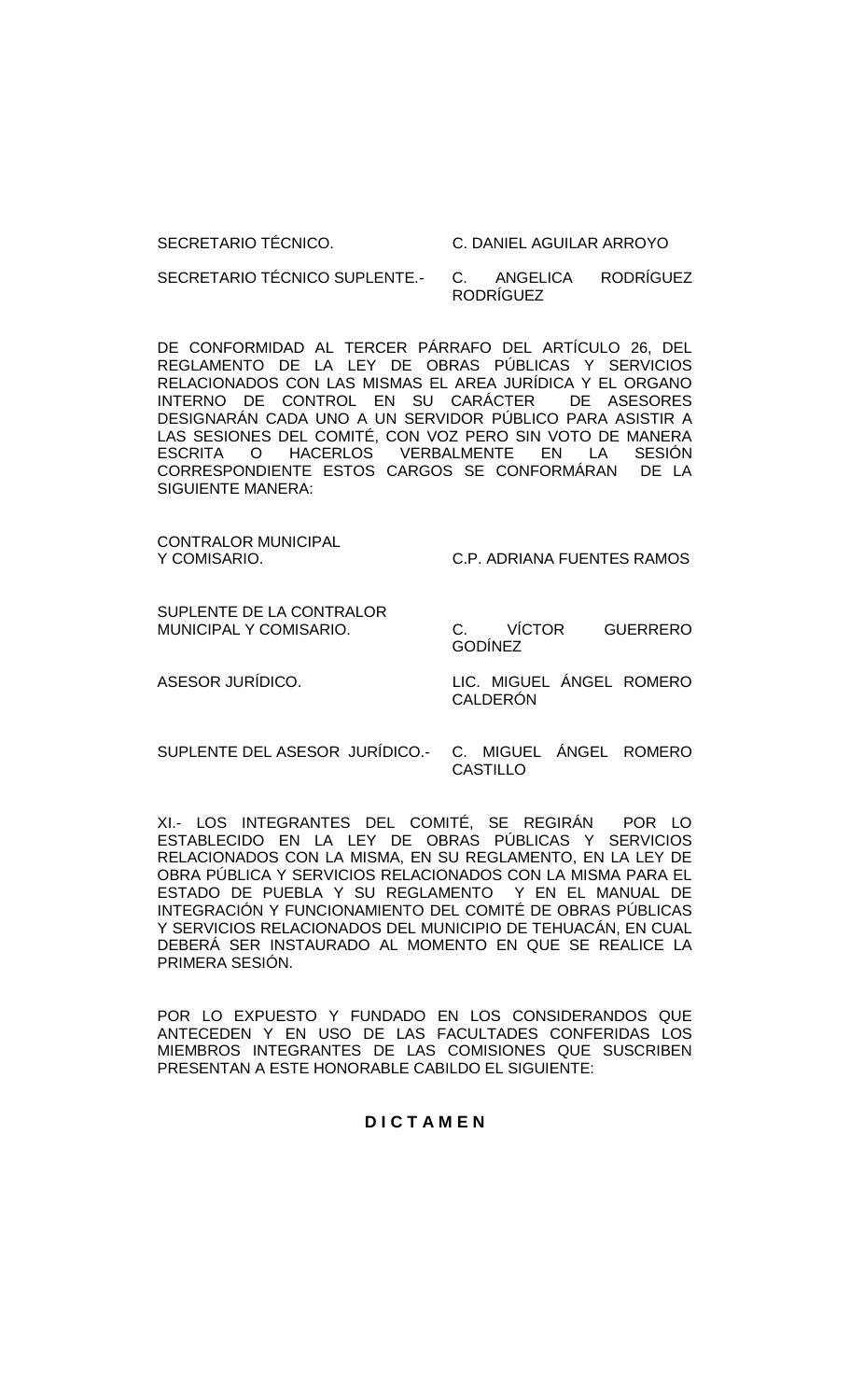1.- SE AUTORICE Y APRUEBE LA ACTUALIZACIÓN DEL COMITÉ DE OBRAS PÚBLICAS Y SERVICIOS RELACIONADOS DEL MUNICIPIO DE TEHUACÁN, PUEBLA, ASÍ COMO LA DESIGNACIÓN DE SUS NUEVOS INTEGRANTES.- ATENTAMENTE.- TEHUACÁN, PUEBLA, A 25 DE FEBRERO DEL 2014.- PRESIDENTA MUNICIPAL CONSTITUCIONAL. ERNESTINA FERNÁNDEZ MÉNDEZ.- FIRMA ILEGIBLE".

SEÑOR PRESIDENTE MUNICIPAL. REGIDORES Y SINDICO MUNICIPAL, EN VOTACIÓN SE LES CONSULTA SI SE APRUEBA LA PROPUESTA EN CUESTION, LOS QUE ESTÉN AFIRMATIVA SIRVANSE MANIFESTARLO LAVANTANDO LA MANO.

HABIÉNDOSE ANALIZADO AMPLIAMENTE EL CONTENIDO DEL PETITORIO DE REFERENCIA, POR MAYORÍA CON 12 VOTOS A FAVOR, UN VOTO EN CONTRA Y UNA ABSTENCIÓN, POR PARTE DE LOS INTEGRANTES DEL H. CABILDO, SE DETERMINA EL SIGUIENTE:

## **A C U E R D O**

**ÚNICO.-** SE AUTORIZA Y APRUEBA LA ACTUALIZACIÓN DEL COMITÉ DE OBRAS PÚBLICAS Y SERVICIOS RELACIONADOS DEL MUNICIPIO DE TEHUACÁN, PUEBLA, ASÍ COMO LA DESIGNACIÓN DE SUS NUEVOS INTEGRANTES QUEDANDO CONFORMADO DE LA SIGUIENTE MANERA:

#### **CON DERECHO A VOZ Y VOTO:**

| <b>PRESIDENTA.-</b>                                                        | $C_{\cdot}$                      |
|----------------------------------------------------------------------------|----------------------------------|
| <b>MENDEZ</b>                                                              | ERNESTINA FERNANDEZ              |
| <b>PRESIDENTE SUPLENTE.-</b>                                               | LIC. JOSÉ HONORIO PACHECO FLORES |
| VOCAL TITULAR DE GOBERNACIÓN,                                              | LIC. PABLO HERRERA JUSTICIA      |
| Y SEGURIDAD PÚBLICA.-                                                      | <b>VALENCIA.</b>                 |
| <b>VOCAL SUPLENTE GOBERNACION,</b><br><b>JUSTICIA Y SEGURIDAD PÚBLICA.</b> | C. ÁNGEL ERNESTO RAMÍREZ         |
| <b>VOCAL TITULAR DE PATRIMONIO Y</b>                                       | LIC. NORMA LILIANA FLORES        |
| HACIENDA PÚBLICA MUNICIPAL.                                                | <b>MÉNDEZ</b>                    |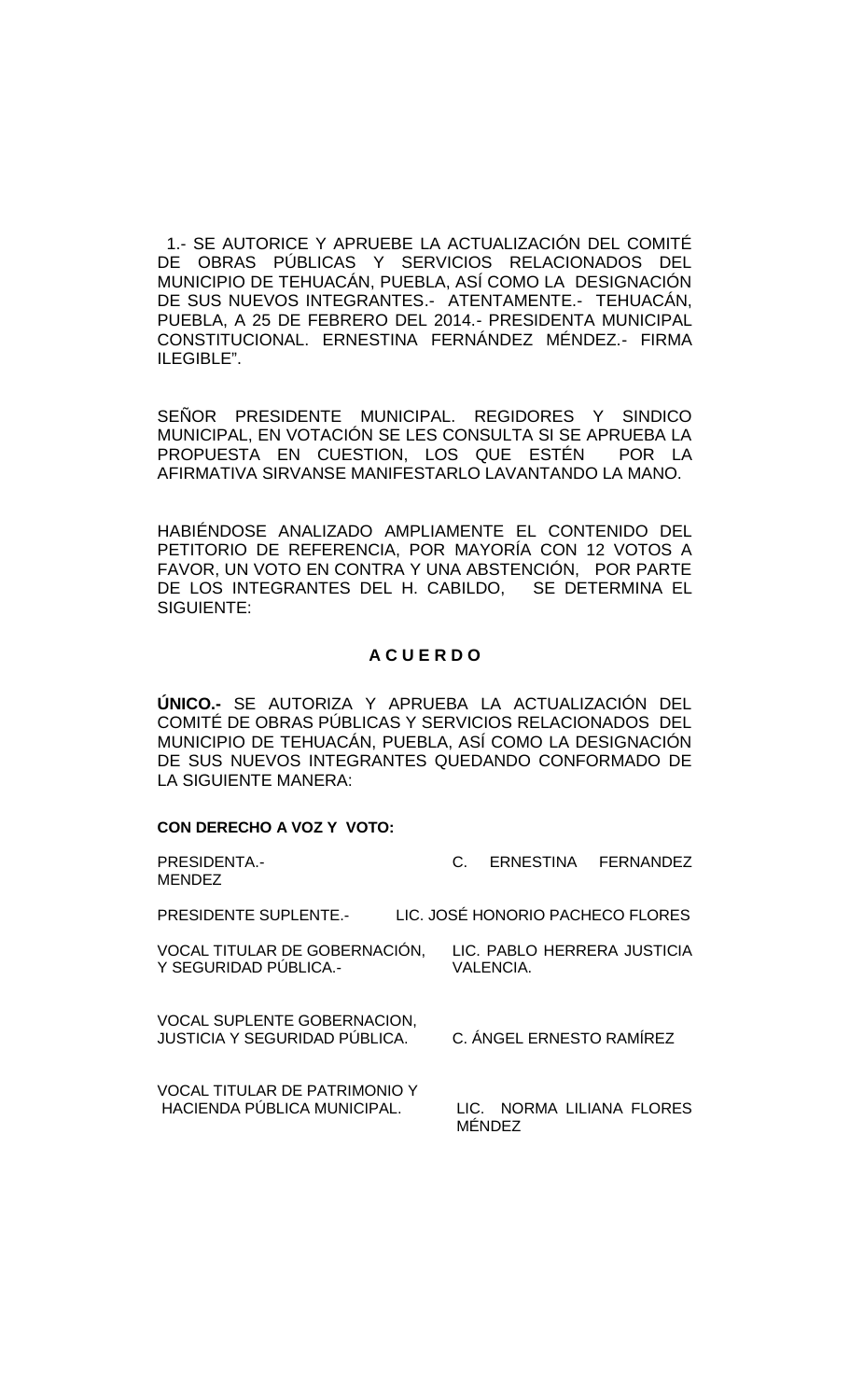| <b>VOCAL SUPLENTE DE PATRIMONIO Y</b><br><b>HACIENDA PÚBLICA MUNICIPAL.-</b><br><b>VOCAL TITULAR DE DESARROLLO</b><br>URBANO Y OBRAS PUBLICAS. | C. MARÍA ELENA PÉREZ SIMÓN<br>ING. SERGIO ELOY HERNÁNDEZ<br><b>CARRIZOSA</b> |
|------------------------------------------------------------------------------------------------------------------------------------------------|------------------------------------------------------------------------------|
| <b>VOCAL SUPLENTE DE DESARROLLO</b><br>URBANO Y OBRAS PUBLICAS.                                                                                | ÁNGEL<br><b>MIGUEL</b><br>ING.<br><b>MACHORRO ALCALA</b>                     |
| <b>VOCAL TITULAR DE ECOLOGIA</b><br>Y MEDIO AMBIENTE.                                                                                          | C. RAÚL MORENO GONZÁLEZ                                                      |
| VOCAL SUPLENTE DE ECOLOGIA<br>Y MEDIO AMBIENTE.                                                                                                | C. GERARDO CRUZ MARTÍNEZ                                                     |
| <b>VOCAL TITULAR DE DESARROLLO</b><br>ECONÓMICO.                                                                                               | C. JESÚS AMADOR HERNÁNDEZ<br>MARTÍNEZ.                                       |
| <b>VOCAL SUPLENTE DE DESARROLLO</b><br>ECONÓMICO.                                                                                              | C. WILLEBALDO ADÁN CEPEDA<br>RAMÍREZ                                         |

#### **CON DERECHO A VOZ:**

SECRETARIO TÉCNICO. C. DANIEL AGUILAR ARROYO

SECRETARIO TÉCNICO SUPLENTE.- C. ANGELICA RODRÍGUEZ RODRÍGUEZ

ASÍ MISMO DE CONFORMIDAD AL TERCER PARRAFO DEL ARTÍCULO 26. DEL REGLAMENTO DE LA LEY DE OBRAS PÚBLICAS Y SERVICIOS RELACIONADOS CON LAS MISMAS, EL AREÁ JURÍDICA Y EL ÓRGANO INTERNO DE CONTROL, EN SU CARÁCTER DE ASESORES DESIGNARÁN CADA UNO, A UN SERVIDOR PÚBLICO PARA ASISTIR A LAS SESIONES DEL COMITÉ CON VOZ PERO SIN VOTO, QUIEN PODRÁ ENTREGAR SUS PRONUNCIAMIENTOS RAZONADOS DE MANERA ESCRITA O HACERLOS VERBALMENTE EN LA SESION CORRESPONDIENTE. ESTOS CARGOS SE CONFORMARÁN DE LA SIGUIENTE MANERA: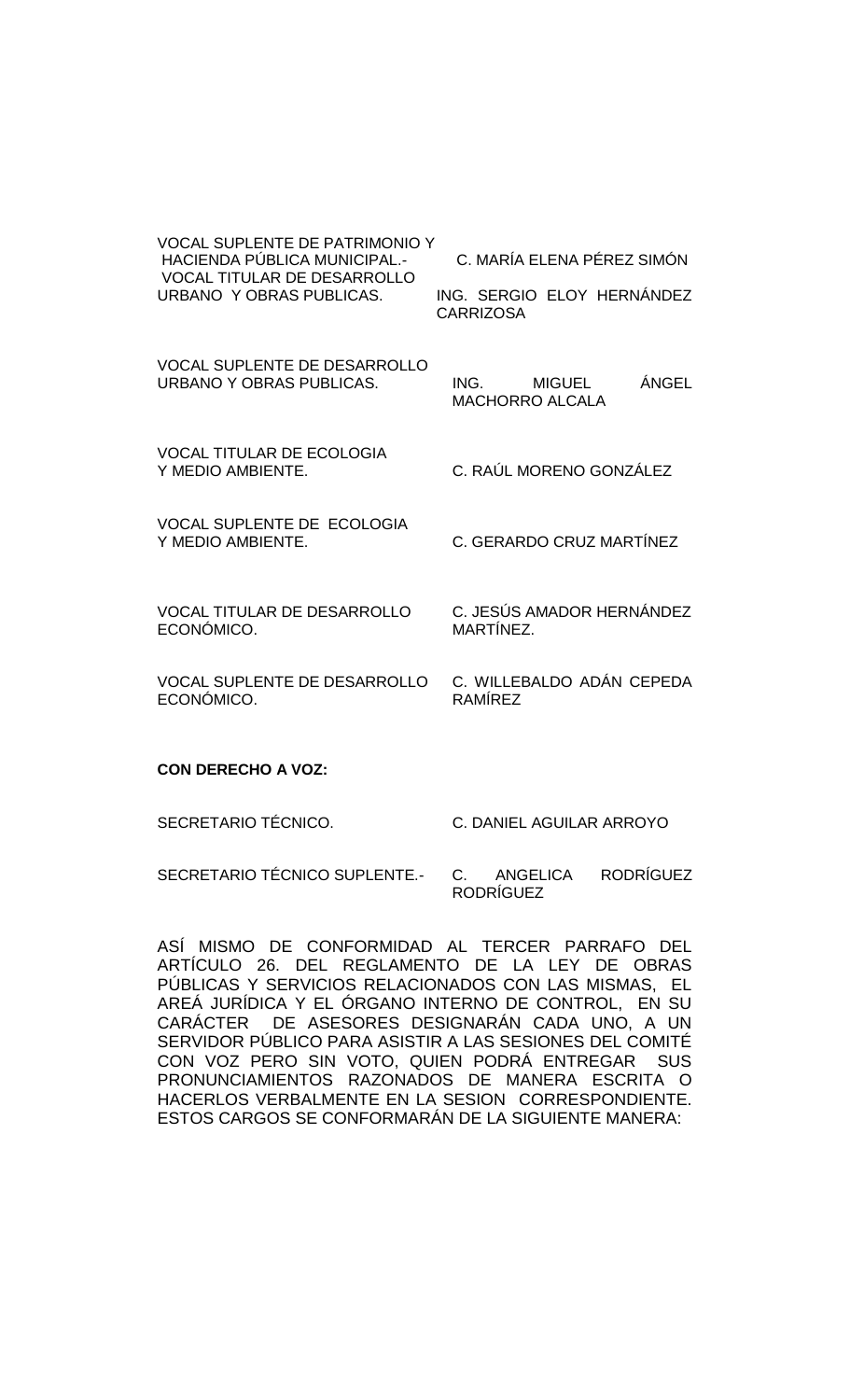CONTRALOR MUNICIPAL<br>Y COMISARIO.

C.P. ADRIANA FUENTES RAMOS

SUPLENTE DE LA CONTRALOR<br>MUNICIPAL Y COMISARIO.

C. VÍCTOR GUERRERO GODÍNEZ

ASESOR JURÍDICO. LIC. MIGUEL ÁNGEL ROMERO CALDERÓN

SUPLENTE DEL ASESOR JURÍDICO.- C. MIGUEL ÁNGEL ROMERO CASTILLO

LO ANTERIOR CON FUNDAMENTO EN LOS DISPOSITIVOS LEGALES INVOCADOS EN EL DICTAMEN DE REFERENCIA.

# **PUNTO RELATIVO AL ANÁLISIS, DISCUSIÓN Y EN SU CASO APROBACIÓN DE LA CONFORMACIÓN DE LA COMISIÓN DE ENTREGA RECEPCIÓN.**

EL LIC. JOSÉ HONORIO PACHECO FLORES, PROCEDE A DAR LECTURA AL PETITORIO DE REFERENCIA, MISMO QUE A LA LETRA DICE:

**"… H. CABILDO DE ESTE HONORABLE AYUNTAMIENTO DE TEHUACÁN, PUEBLA.**

LA SUSCRITA **C. ERNESTINA FERNÁNDEZ MÉNDEZ**, PRESIDENTA MUNICIPAL DE TEHUACÁN, PUEBLA, EN EJERCICIO DE LAS FACULTADES QUE ME CONFIEREN LOS ARTÍCULOS 90, 91 FRACCIONES III, XLVI, LXI, Y DEMÁS RELATIVOS Y APLICABLES DE LA LEY ORGÁNICA MUNICIPAL, SOMETO A LA CONSIDERACIÓN DE ESTE CUERPO COLEGIADO EL PRESENTE PETITORIO, POR LO QUE:

# **C O N S I D E R A N D O**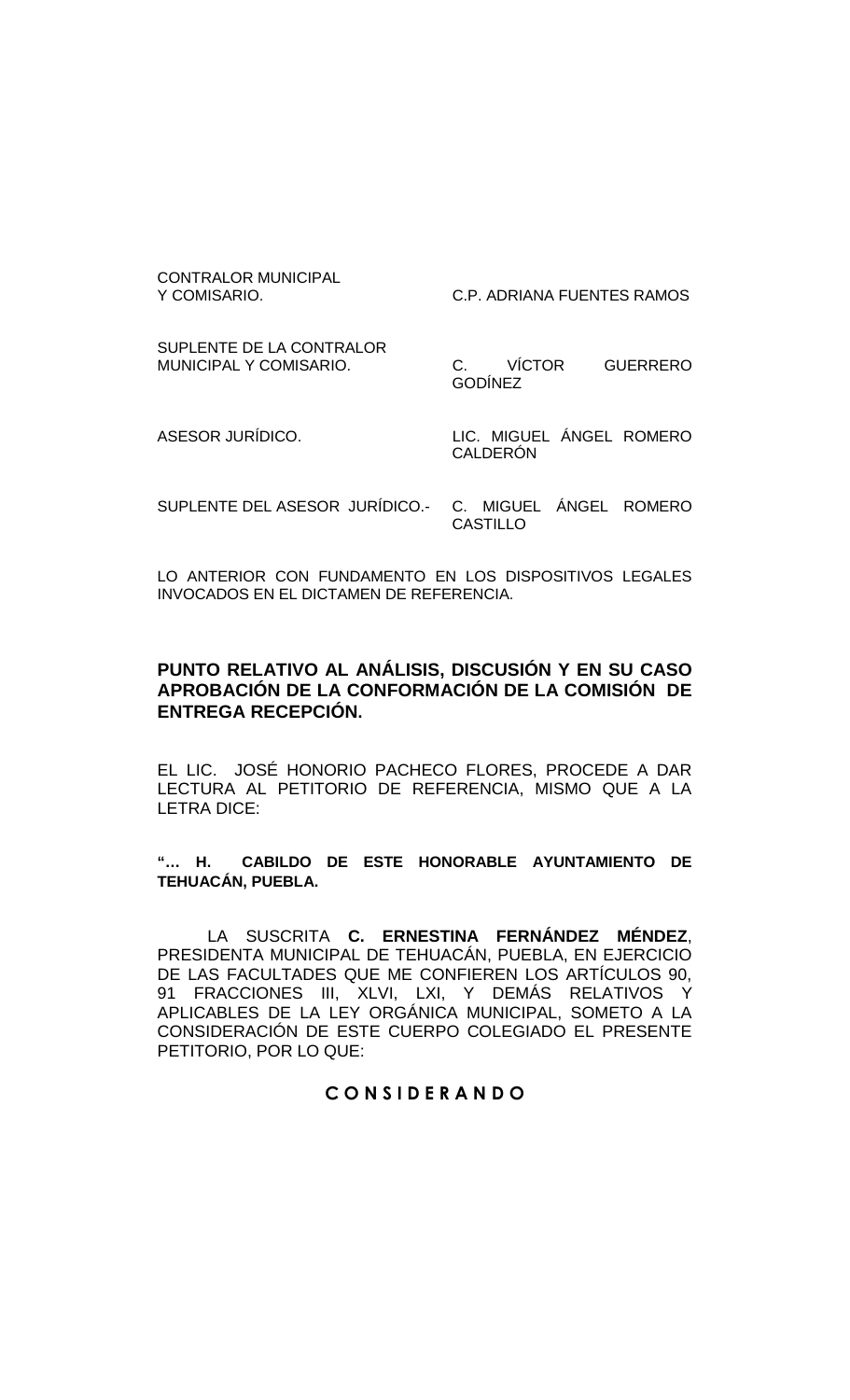**I.-** QUE LA FRACCIÓN II DEL ARTÍCULO 115 DE LA CONSTITUCIÓN POLÍTICA DE LOS ESTADOS UNIDOS MEXICANOS, SEÑALA QUE LOS MUNICIPIOS ESTARÁN INVESTIDOS DE<br>PERSONALIDAD JURÍDICA Y PATRIMONIO PROPIO EL CUAL JURÍDICA Y PATRIMONIO PROPIO EL CUAL MANEJARÁN CONFORME A LA LEY Y QUE LOS AYUNTAMIENTOS TENDRÁN LAS FACULTADES PARA APROBAR, DE ACUERDO CON LAS LEYES EN MATERIA MUNICIPAL, QUE DEBERÁN EXPEDIR LAS LEGISLATURAS DE LOS ESTADOS, LOS BANDOS DE POLICÍA Y GOBIERNO, LOS REGLAMENTOS, LAS CIRCULARES Y DISPOSICIONES ADMINISTRATIVAS DE OBSERVANCIA GENERAL DENTRO DE SUS RESPECTIVAS JURISDICCIONES, QUE ORGANICEN LA ADMINISTRACIÓN PÚBLICA MUNICIPAL, REGULEN LAS MATERIAS, PROCEDIMIENTOS, FUNCIONES Y SERVICIOS PÚBLICOS DE SU COMPETENCIA Y ASEGUREN LA PARTICIPACIÓN CIUDADANA Y VECINAL, DISPOSICIÓN QUE ES CONFIRMADA POR LOS ARTÍCULOS 103 Y 104 FRACCIÓN III DE LA CONSTITUCIÓN POLÍTICA DEL ESTADO LIBRE Y SOBERANO DE PUEBLA Y 3 DE LA LEY ORGÁNICA MUNICIPAL.

**II.** QUE EL ARTÍCULO 90 DE LA LEY ORGÁNICA MUNICIPAL SEÑALA QUE LOS AYUNTAMIENTOS SERÁ PRESIDIDO POR UN PRESIDENTE MUNICIPAL, QUIEN SERÁ ELECTO EN LOS TÉRMINOS DE LA CONSTITUCIÓN POLÍTICA DEL ESTADO LIBRE Y SOBERANO DE PUEBLA, LAS DISPOSICIONES APLICABLES DE LA LEGISLACIÓN ELECTORAL Y DE ESTA LEY.

**III.-** QUE EL ARTÍCULO 91 FRACCIÓN III DE LA LEY ORGÁNICA MUNICIPAL SEÑALA QUE SON FACULTADES Y OBLIGACIONES DE LOS PRESIDENTES MUNICIPALES ENTRE OTROS EL DE REPRESENTAR AL AYUNTAMIENTO Y EJECUTAR SUS RESOLUCIONES, SALVO QUE SE DESIGNE UNA COMISIÓN ESPECIAL, O SE TRATE DE PROCEDIMIENTOS JUDICIALES, EN LOS QUE LA REPRESENTACIÓN CORRESPONDE AL SÍNDICO MUNICIPAL.

**IV.-** QUE EL ARTÍCULO 68 SEÑALA QUE UNA VEZ CONCLUIDA LA ENTREGA-RECEPCIÓN, EL AYUNTAMIENTO ELECTO DESIGNARA UNA COMISIÓN QUE SE ENCARGARA DE ANALIZAR EL EXPEDIENTE INTEGRADO CON LA DOCUMENTACIÓN CONDUCENTE, PARA FORMULAR UN DICTAMEN EN UN PLAZO NO MAYOR DE NOVENTA DÍAS NATURALES.

EL DICTAMEN SE SOMETERÁ, DENTRO DE LOS QUINCE DÍAS SIGUIENTES, AL CONOCIMIENTO Y CONSIDERACIÓN DEL AYUNTAMIENTO ELECTO, EL CUAL PODRÁ LLAMAR A LOS SERVIDORES PÚBLICOS INVOLUCRADOS PARA SOLICITAR CUALQUIER INFORMACIÓN O DOCUMENTACIÓN QUE ESTIME NECESARIAS, LOS QUE ESTARÁN OBLIGADOS A PROPORCIONARLA Y ATENDER LAS OBSERVACIONES CONSECUENTES... "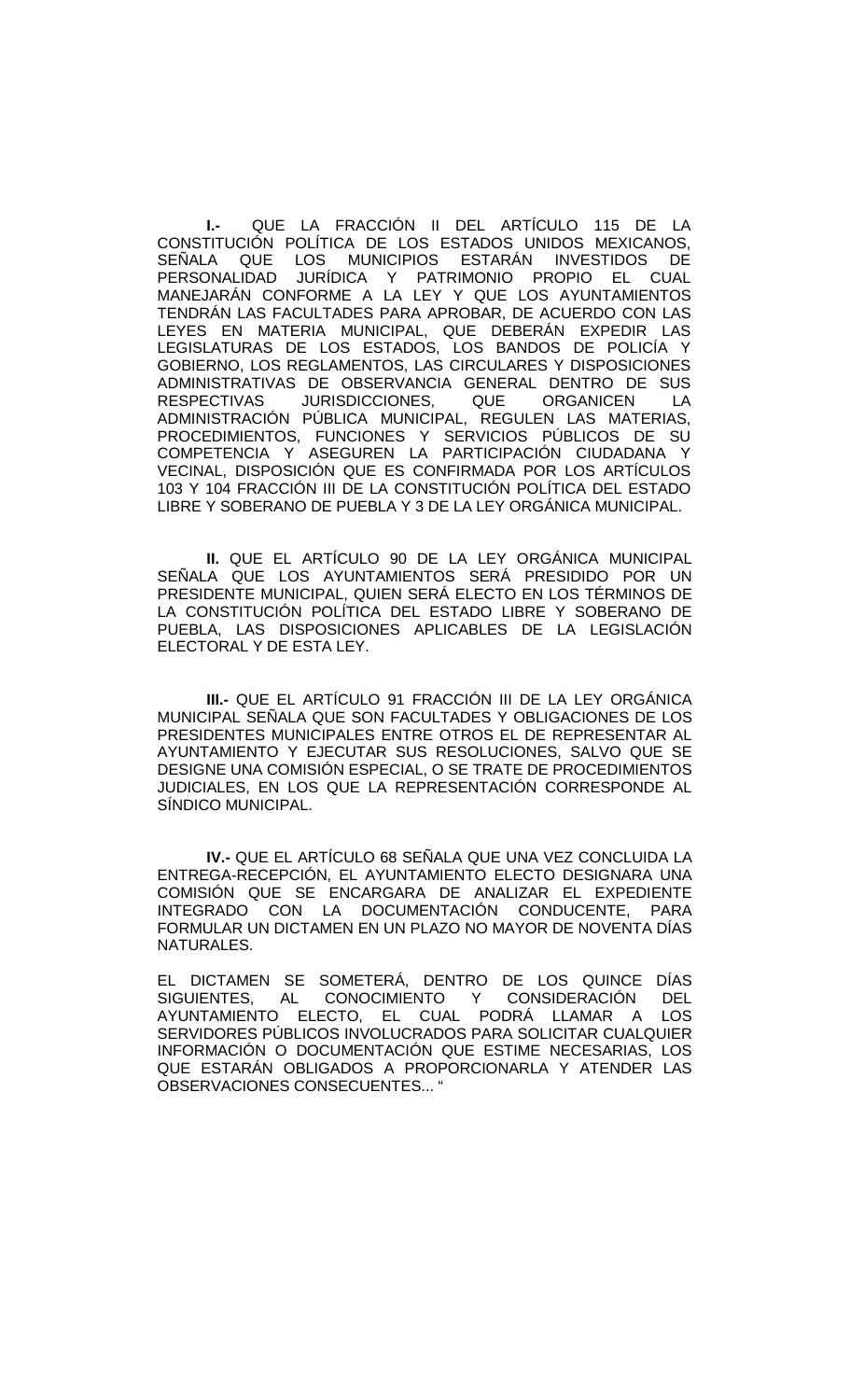**V.-** POR LO QUE PROPONGO A ESTE CABILDO, NOMBREMOS A LOS INTEGRANTES DE LA COMISION MUNICIPAL DE ENTREGA RECEPCIÓN, QUE TENDRÁ BAJO SU RESPONSABILIDAD LAS OBLIGACIONES QUE SEÑALAN LA LEY ORGÁNICA MUNICIPAL. DE TAL FORMA QUE PROPONGO QUE DICHA COMISIÓN QUEDE INTEGRADA DE LA SIGUIENTE MANERA:

| PRESIDENTE DE LA COMISIÓN: NORMA LILIANA FLORES MÉNDEZ |
|--------------------------------------------------------|
| ABRAHAM DÁVID AGUILAR SÁNCHEZ                          |
| <b>JUAN ÁLVAREZ CAMPOS</b>                             |
| PIOQUINTO APOLINAR LEYVA                               |
| JESÚS AMADOR HERNÁNDEZ MARTÍNEZ                        |
| PALOMA NOVELO ALDAZ                                    |
| AMBROSIO LINARES AMAYO                                 |
| VICTOR MANUEL RODRÍGUEZ LEZAMA                         |
|                                                        |

QUE CON BASE EN LAS CONSIDERACIONES LEGALES SEÑALADAS Y CON FUNDAMENTO EN LOS DISPOSITIVOS LEGALES MENCIONADOS SOLICITO A ESTE HONORABLE CABILDO EL SIGUIENTE:

#### **PETITORIO**

**UNICO.-** SE NOMBRE A LOS INTEGRANTES DE LA COMISIÓN MUNICIPAL TRANSITORIA DE ENTREGA - RECEPCIÓN, QUE TENDRÁ BAJO SU RESPONSABILIDAD LAS OBLIGACIONES QUE SEÑALAN LA LEY ORGÁNICA MUNICIPAL, TAL Y COMO HA QUEDADO SEÑALADO EN EL CONSIDERANDO V DEL PRESENTE INSTRUMENTO.-TEHUACÁN, PUE., A 26 DE FEBRERO DEL 2014.- **C. ERNESTINA FERNÁNDEZ MÉNDEZ.- PRESIDENTA MUNICIPAL CONSTITUCIONAL.- FIRMA ILEGIBLE..."**

SEÑORA PRESIDENTA MUNICIPAL, REGIDORES Y SINDICO MUNICIPAL, EN VOTACIÓN SE LES CONSULTA SI SE APRUEBA LA PROPUESTA EN CUESTION, LOS QUE ESTÉN POR LA AFIRMATIVA SÍRVANSE MANIFESTARLO LEVANTANDO LA MANO.

HABIÉNDOSE ANALIZADO AMPLIAMENTE EL CONTENIDO DEL PETITORIO DE REFERENCIA, POR UNANIMIDAD DE VOTOS A FAVOR, SE DETERMINA EL SIGUIENTE:

# **A C U E R D O**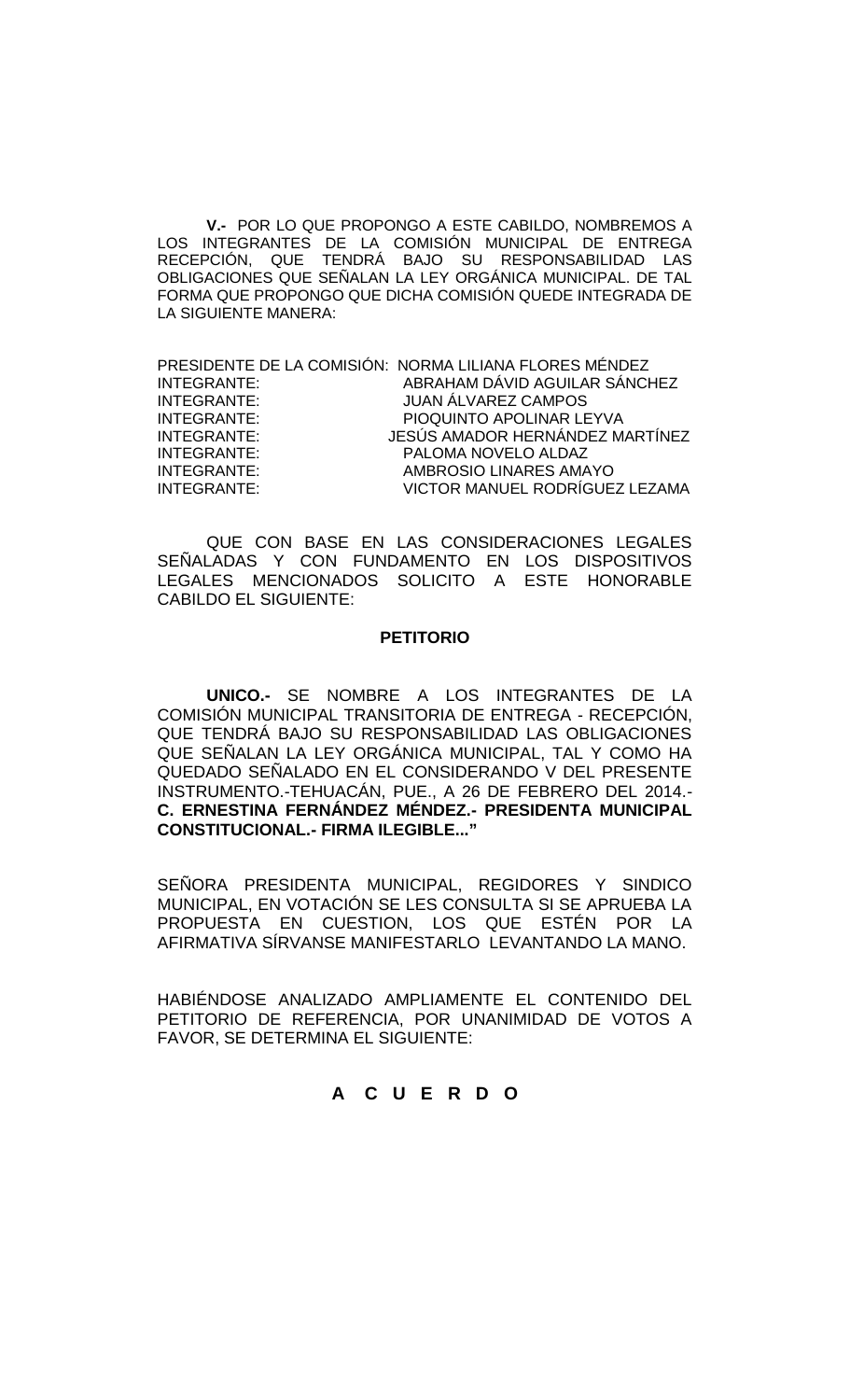**ÚNICO.-** SE APRUEBA NOMBRAR A LOS INTEGRANTES DE LA COMISIÓN MUNICIPAL DE **ENTREGA - RECEPCIÓN,** QUE TENDRÁ BAJO SU RESPONSABILIDAD LAS OBLIGACIONES QUE SEÑALAN LA LEY ORGÁNICA MUNICIPAL, TAL Y COMO HA QUEDADO SEÑALADO EN EL CONSIDERANDO V DEL PRESENTE INSTRUMENTO, LA CUAL ENTRARÁ EN FUNCIONES UNA VEZ CONCLUIDA LA ENTREGA RECEPCIÓN, MISMA QUE QUEDA INTEGRADA DE LA SIGUIENTE MANERA:

|                    | PRESIDENTE DE LA COMISIÓN: NORMA LILIANA FLORES MÉNDEZ |
|--------------------|--------------------------------------------------------|
| <b>INTEGRANTE:</b> | ABRAHAM DÁVID AGUILAR SÁNCHEZ                          |
| <b>INTEGRANTE:</b> | <b>JUAN ÁLVAREZ CAMPOS</b>                             |
| <b>INTEGRANTE:</b> | PIOQUINTO APOLINAR LEYVA                               |
| <b>INTEGRANTE:</b> | JESÚS AMADOR HERNÁNDEZ MARTÍNEZ                        |
| <b>INTEGRANTE:</b> | PALOMA NOVELO ALDAZ                                    |
| <b>INTEGRANTE:</b> | AMBROSIO LINARES AMAYO                                 |
| <b>INTEGRANTE:</b> | VICTOR MANUEL RODRÍGUEZ LEZAMA                         |

LO ANTERIOR CON FUNDAMENTO EN LOS DISPOSITIVOS LEGALES INVOCADOS EN EL PETITORIO DE REFERENCIA.

**PRESIDENCIA.- ANÁLISIS, DISCUSIÓN Y EN SU CASO APROBACIÓN DEL PETITORIO MEDIANTE EL CUAL SE SOLICITA SE APRUEBE QUE LOS CIUDADANOS QUE PAGUEN EN EL MES DE MARZO SU CONTRIBUCIÓN ANUAL DEL IMPUESTO PREDIAL RESPECTO DEL AÑO 2014, OBTENGAN UN DESCUENTO DEL 25%.**

SEÑORA PRESIDENTA, TIENE USTED EL USO DE LA PALABRA.

LA C. ERNESTINA FERNÁNDEZ MÉNDEZ, PROCEDE A DAR LECTURA AL DICTAMEN CORRESPONDIENTE, MISMO QUE A LA LETRA DICE:

### **"… HONORABLE CABILDO:**

LA SUSCRITA ERNESTINA FERNANDEZ MENDEZ, PRESIDENTA MUNICIPAL CONSTITUCIONAL DE TEHUACÁN, PUEBLA, CON LAS FACULTADES QUE ME CONFIERE EL ARTÍCULO 78 Y 91 DE LA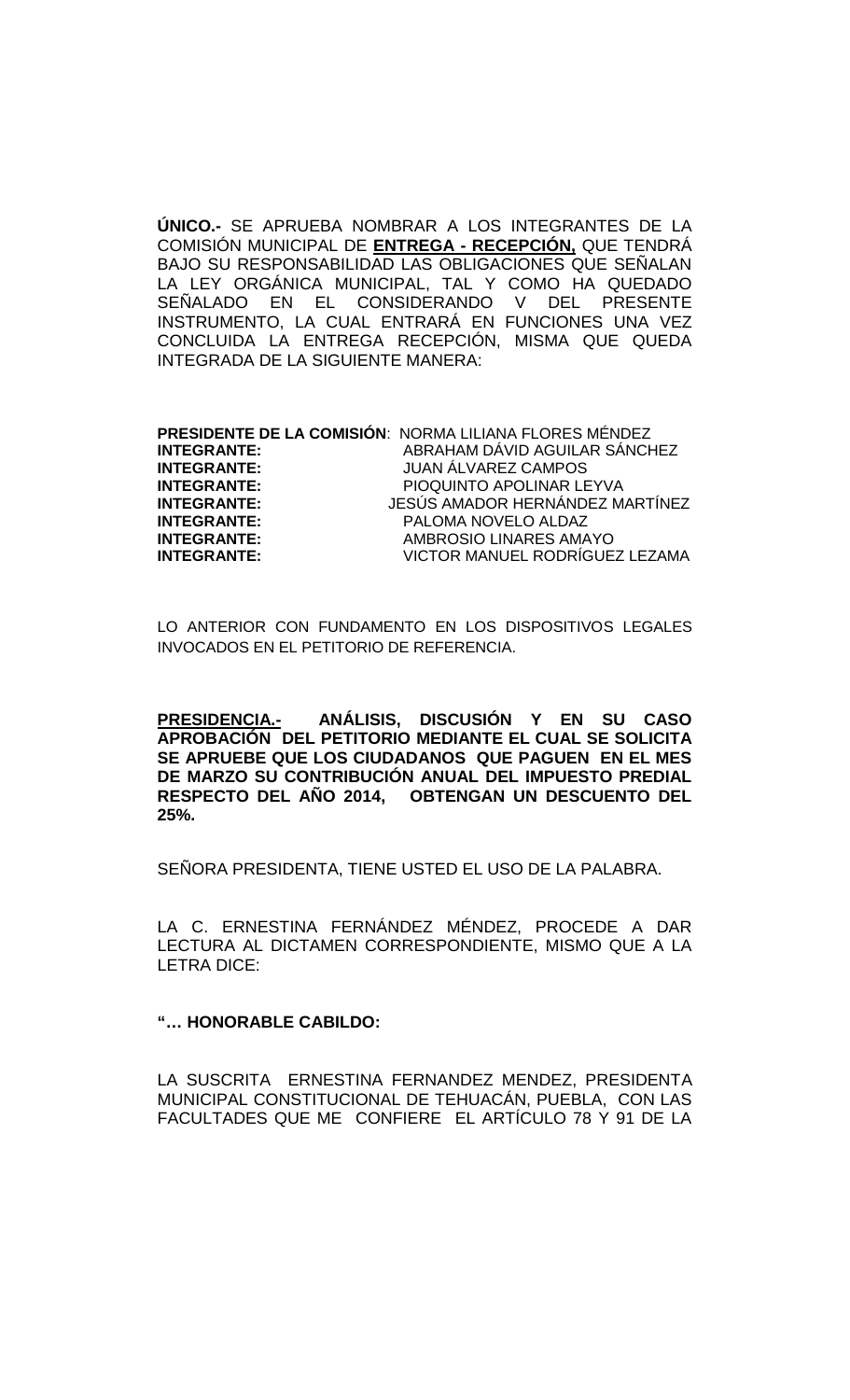LEY ORGANICA MUNICIPAL DEL ESTADO DE PUEBLA, TOMANDO EN CONSIDERACION LOS ARGUMENTOS DE HECHO Y DE DERECHO QUE EN EL PRESENTE SE VIERTEN SOMETO A CONSIDERACIÓN DE ESTE HONORABLE CUERPO COLEGIADO EL PRESENTE PETITORIO MEDIANTE EL CUAL SE SOLICITA SE APRUEBE QUE LOS CIUDADANOS QUE PAGUEN EN EL MES DE MARZO SU CONTRIBUCIÓN ANUAL DEL IMPUESTO PREDIAL RESPECTO DEL AÑO 2014, OBTENGAN UN DESCUENTO DEL 25%, LO ANTERIOR CON BASE A LOS SIGUIENTES:

# **C O N S I D E R A N D O S**

**I.-** QUE LA FRACCIÓN II DEL ARTÍCULO 115 DE LA CONSTITUCIÓN POLÍTICA DE LOS ESTADOS UNIDOS MEXICANOS, SEÑALA QUE LOS MUNICIPIOS ESTARÁN INVESTIDOS DE PERSONALIDAD JURÍDICA Y PATRIMONIO PROPIO EL CUAL MANEJARÁN CONFORME A LA LEY Y QUE LOS AYUNTAMIENTOS TENDRÁN LAS FACULTADES PARA APROBAR, DE ACUERDO CON LAS LEYES EN MATERIA MUNICIPAL, QUE DEBERÁN EXPEDIR LAS LEGISLATURAS DE LOS ESTADOS, LOS BANDOS DE POLICÍA Y GOBIERNO, LOS REGLAMENTOS, LAS CIRCULARES Y DISPOSICIONES ADMINISTRATIVAS DE OBSERVANCIA GENERAL DENTRO DE SUS RESPECTIVAS JURISDICCIONES, QUE ORGANICEN LA ADMINISTRACIÓN PÚBLICA MUNICIPAL, REGULEN LAS MATERIAS, PROCEDIMIENTOS, FUNCIONES Y SERVICIOS PÚBLICOS DE SU COMPETENCIA Y ASEGUREN LA PARTICIPACIÓN CIUDADANA Y VECINAL, DISPOSICIÓN QUE ES CONFIRMADA POR LOS ARTÍCULOS 103 Y 104 FRACCIÓN III DE LA CONSTITUCIÓN POLÍTICA DEL ESTADO LIBRE Y SOBERANO DE PUEBLA Y 3 DE LA LEY ORGÁNICA MUNICIPAL.

**II.-** QUE EL MISMO ARTÍCULO 115 EN SU FRACCIÓN IV ESTABLECE QUE LOS MUNICIPIOS ADMINISTRARÁN LIBREMENTE SU HACIENDA, LA CUAL SE FORMARÁ DE LOS RENDIMIENTOS DE LOS BIENES QUE LE PERTENEZCAN, ASÍ COMO DE LAS CONTRIBUCIONES Y OTROS INGRESOS QUE LAS LEGISLATURAS ESTABLEZCAN A SU FAVOR.

**III.** QUE LA LEY DE HACIENDA MUNICIPAL DEL ESTADO LIBRE Y SOBERANO DE PUEBLA, EN SU ARTÍCULO 6 SEÑALA QUIENES SON SUJETOS DE COBRO DEL IMPUESTO PREDIAL, Y BENEFICIADOS POR LA PROPUESTA DE DESCUENTO, Y QUE A LA LETRA DICE: **ARTÍCULO 6.-** SON SUJETOS DEL IMPUESTO PREDIAL: **I.-** LOS PROPIETARIOS O POSEEDORES DE PREDIOS URBANOS O RÚSTICOS. **II.-** EL FIDEICOMITENTE O EN SU CASO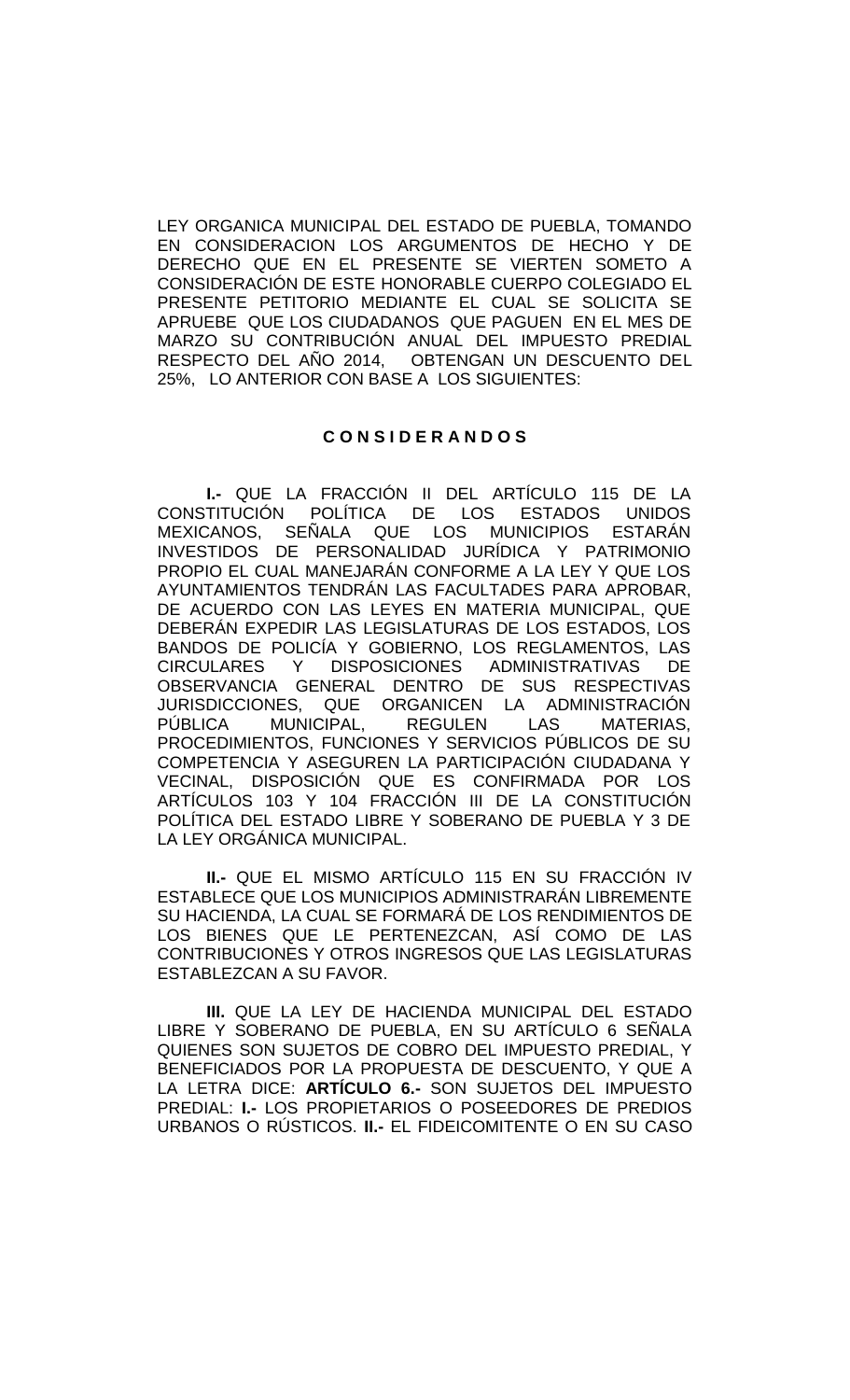EL FIDUCIARIO, EN TANTO NO TRANSMITAN LA PROPIEDAD DEL PREDIO AL FIDEICOMISARIO O A OTRAS PERSONAS, EN CUMPLIMIENTO DEL CONTRATO DE FIDEICOMISO. **III.-** LOS EJIDATARIOS O COMUNEROS QUE DISFRUTEN DE TIERRAS, CONFORME A LAS LEYES AGRARIAS EN VIGOR Y QUE SE ENCUENTREN EN LOS SUPUESTOS QUE SEÑALA LA LEY DE INGRESOS DEL MUNICIPIO.

**IV.-** ASÍ MISMO EL ARTÍCULO 10 DE LA LEY EN COMENTO ESTABLECE QUE EL PAGO DE DICHO IMPUESTO SE REALIZARÁ DENTRO DE LOS CUATRO PRIMEROS MESES DE CADA AÑO, EN LA TESORERÍA MUNICIPAL QUE CORRESPONDA AL DOMICILIO FISCAL DEL CONTRIBUYENTE.

**V.-** QUE EL ARTÍCULO 92, ESTIPULA EN SUS FRACCIONES III, IV, Y V, Y 94, DE LA LEY ORGÁNICA MUNICIPAL, ESTIPULAN QUE SON FACULTADES Y OBLIGACIONES DE LOS REGIDORES EL EJERCER LAS FACULTADES DE DELIBERACIÓN Y DECISIÓN DE LOS ASUNTOS QUE LE COMPETEN AL AYUNTAMIENTO, FORMAR PARTE DE LAS COMISIONES PARA LAS QUE FUEREN DESIGNADOS POR ESTE Y DICTAMINAR E INFORMAR SOBRE LOS ASUNTOS QUE SE LES ENCOMIENDE.

**VI.-** QUE EL CÓDIGO FISCAL MUNICIPAL DEL ESTADO LIBRE Y SOBERANO DE PUEBLA, ESTABLECE EN LA FRACCIÓN VIII DEL ARTÍCULO 43 QUE SON FACULTADES DE LAS AUTORIDADES FISCALES MUNICIPALES EL CONDONAR O EXIMIR TOTAL O PARCIALMENTE EL PAGO DE CONTRIBUCIONES Y SUS ACCESORIOS, AUTORIZAR SU PAGO A PLAZO, DIFERIDO O EN PARCIALIDADES, CUANDO SE HAYA AFECTADO O TRATE DE IMPEDIR QUE SE AFECTE LA SITUACIÓN DE ALGÚN LUGAR O REGIÓN DEL MUNICIPIO, UNA RAMA DE ACTIVIDAD, LA PRODUCCIÓN O VENTA DE PRODUCTOS, O LA REALIZACIÓN DE UNA ACTIVIDAD, ASÍ COMO EN CASOS DE CATÁSTROFES SUFRIDAS O FENÓMENOS NATURALES, PLAGAS O EPIDEMIAS, SIEMPRE Y CUANDO LO ANTERIOR SEA APROBADO POR EL CABILDO.

**VII.-** DERIVADO DE LO ANTERIOR SE DESTACAN LOS MÚLTIPLES BENEFICIOS SOCIALES Y ECONÓMICOS QUE RECIBIRÁN LOS HABITANTES DEL MUNICIPIO DE TEHUACÁN, QUE REALICEN SU PAGO ANUAL DEL IMPUESTO PREDIAL RESPECTO DEL AÑO 2014, DURANTE EL MES DE MARZO, OBTENDRAN UN DESCUENTO DEL 25 %. LO ANTERIOR TIENE COMO OBJETIVO OTORGAR FACILIDADES ADMINISTRATIVAS AL CONTRIBUYENTE ASÍ COMO ESTIMULO FISCAL, POR LO QUE SOMETO ANTE EL HONORABLE CABILDO, EL SIGUIENTE: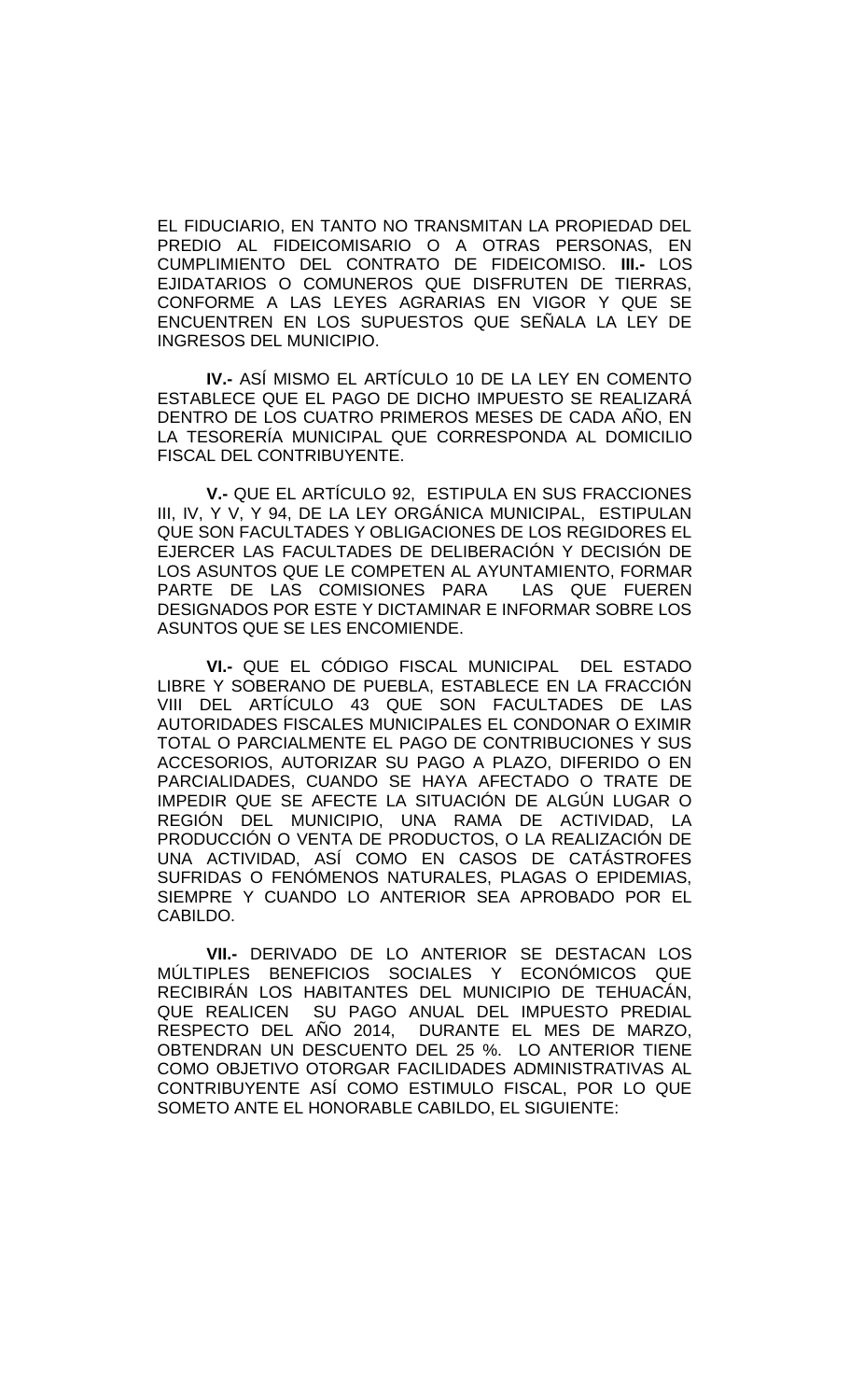### **P E T I T O R I O**

**PRIMERO.-** SE APRUEBE **OTORGAR UN DESCUENTO DEL 25 % A LOS CIUDADANOS** QUE REALICEN SU PAGO ANUAL DEL IMPUESTO PREDIAL RESPECTO DEL AÑO 2014, DURANTE EL MES DE MARZO.

**SEGUNDO.-** SE INSTRUYA A LA TESORERÍA MUNICIPAL PARA QUE A TRAVÉS DEL DEPARTAMENTO DE IMPUESTO INGRESOS APLIQUE EL DESCUENTO AUTORIZADO.- **ATENTAMENTE.- TEHUACÁN, PUE., 26 DE FEBRERO DEL 2014.- PRESIDENTA MUNICIPAL CONSTITUCIONAL.- ERNESTINA FERNÁNDEZ MÉNDEZ.- FIRMA ILEGIBLE".**

SEÑORA PRESIDENTA MUNICIPAL, REGIDORES Y SINDICO MUNICIPAL, EN VOTACIÓN SE LES CONSULTA SI SE APRUEBA LA PROPUESTA PRESENTADA EN CUESTIÓN, LOS QUE ESTÉN POR LA AFIRMATIVA SÍRVANSE MANIFESTARLO LEVANTANDO LA MANO.

HABIÉNDOSE ANALIZADO AMPLIAMENTE EL CONTENIDO DEL PETITORIO DE REFERENCIA, POR UNANIMIDAD DE VOTOS A FAVOR, POR PARTE DE LOS INTEGRANTES DEL HONORABLE CABILDO, SE DETERMINA EL SIGUIENTE:

# **A C U E R D O**

**PRIMERO.-** SE APRUEBA **OTORGAR UN DESCUENTO DEL 25 %** A LOS CIUDADANOS QUE REALICEN SU **PAGO ANUAL DEL IMPUESTO PREDIAL RESPECTO DEL AÑO 2014, DURANTE EL MES DE MARZO.**

**SEGUNDO.-** SE INSTRUYE A LA TESORERÍA MUNICIPAL PARA QUE A TRAVÉS DEL DEPARTAMENTO DE INGRESOS APLIQUE EL DESCUENTO AUTORIZADO.

LO ANTERIOR CON FUNDAMENTO EN LOS DISPOSITIVOS LEGALES INVOCADOS EN EL PETITORIODE REFERENCIA.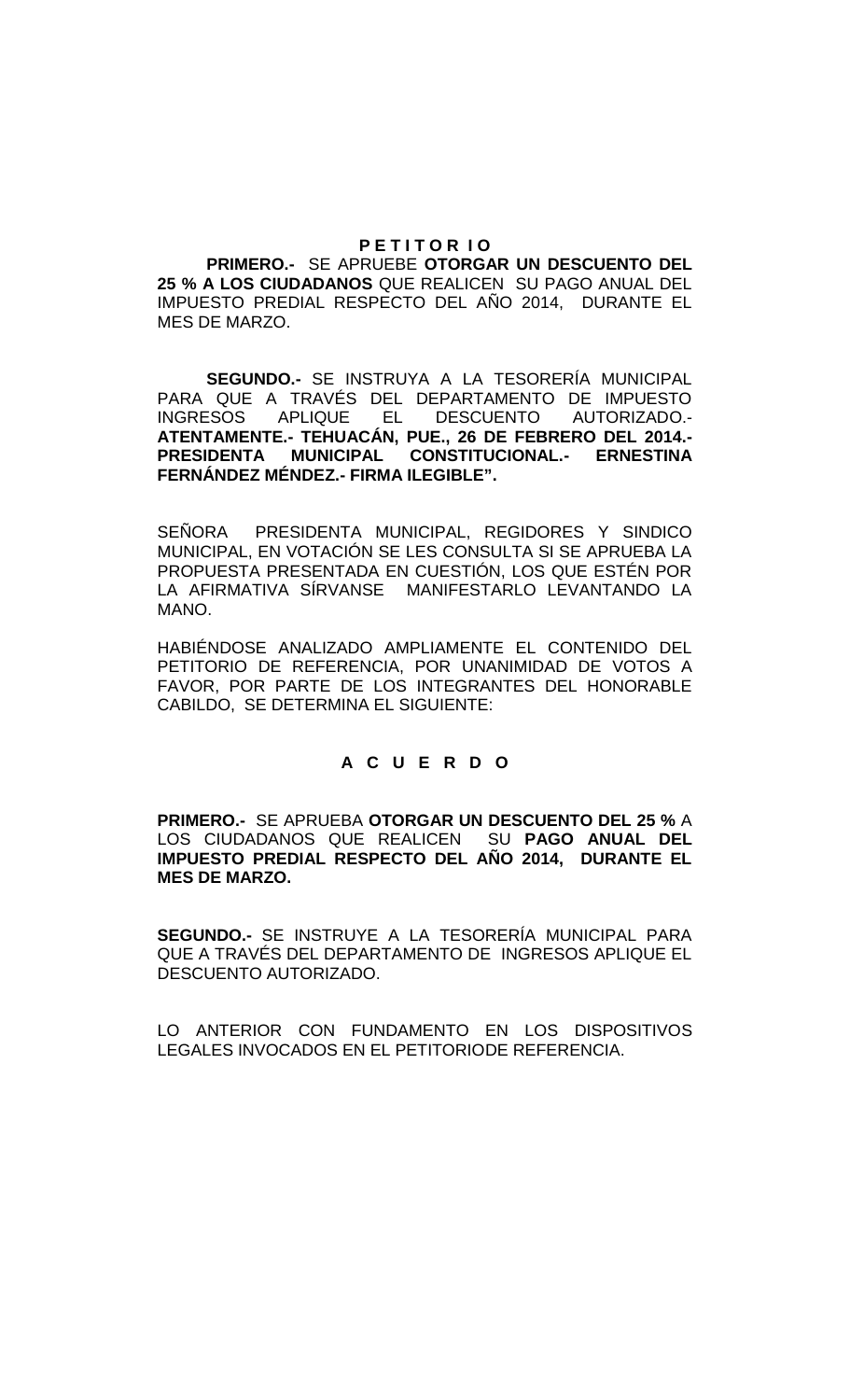NO HABIÉNDO ASUNTO QUE TRATAR SE DA POR TERMINADA LA PRESENTE SESIÓN DE CABILDO, SIENDO LAS NUEVE HORAS CON TREINTA Y SIETE MINUTOS DEL DÍA VEINTISEIS DE FEBRERO DEL AÑO DOS MIL CATORCE, PROCEDIENDOSE A LEVANTAR LA PRESENTE ACTA QUE FIRMAN LOS QUE EN ELLA INTERVINIERON.- DOY FE.-----------

**SECRETARIO DEL H. AYUNTAMIENTO**

**LIC. JOSÉ HONORIO PACHECO FLORES.**

**C. ERNESTINA FERNÁNDEZ MÉNDEZ** \_\_\_\_\_\_\_\_\_\_\_\_\_\_\_\_\_\_\_\_

**C. ABRAHAM DAVID AGUILAR SANCHEZ** \_\_\_\_\_\_\_\_\_\_\_\_\_\_\_\_\_\_\_\_

**C. NORMA LILIANA FLORES MENDEZ** 

**C. JUAN ALVAREZ CAMPOS** 

**C. PIOQUINTO APOLINAR LEYVA** 

**C. JESUS AMADOR HERNANDEZ MARTINEZ**\_\_\_\_\_\_\_\_\_\_\_\_\_\_\_\_\_\_